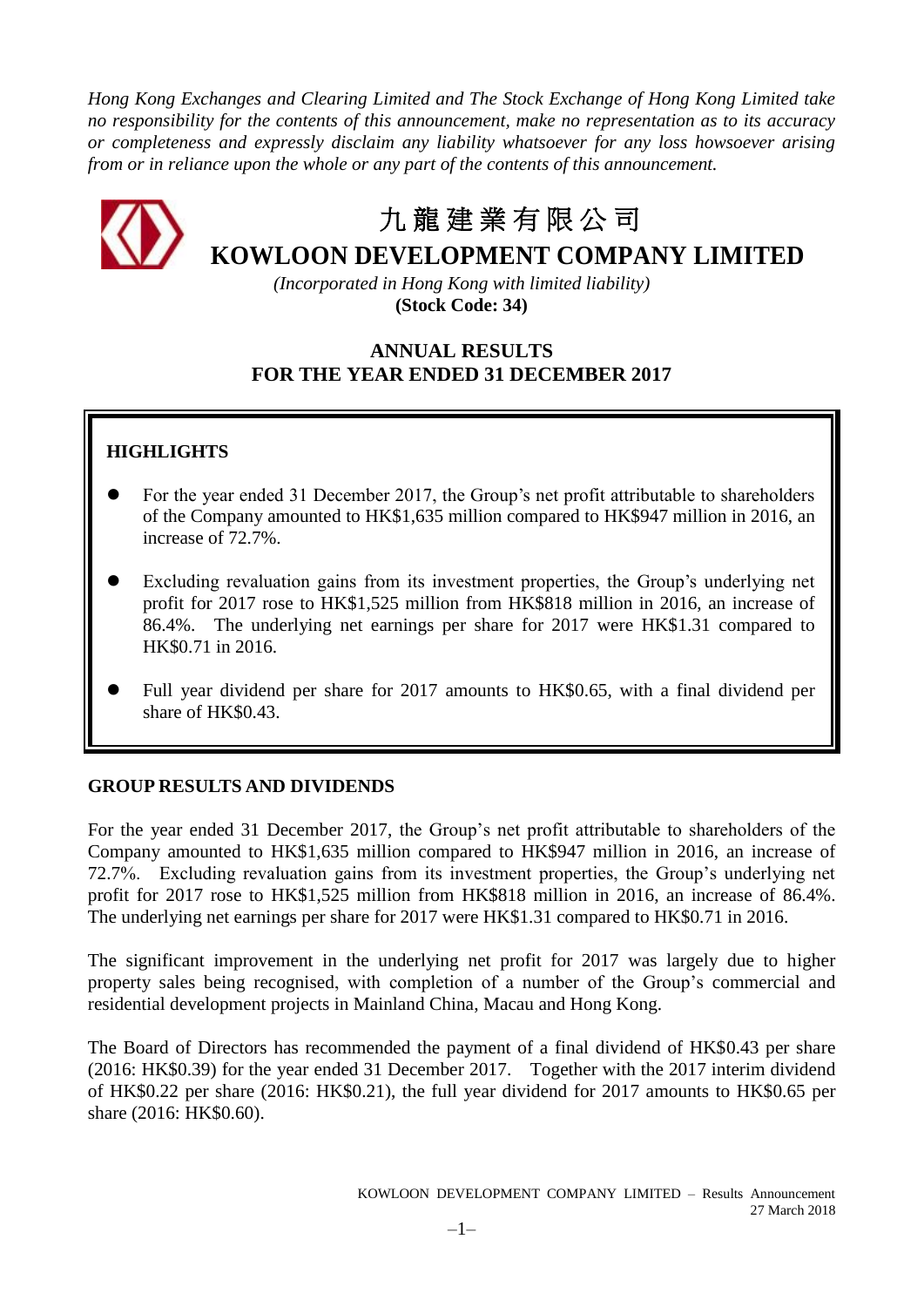The final dividend will be payable on Wednesday, 25 July 2018 to shareholders whose names appear on the Register of Members of the Company on Tuesday, 10 July 2018, subject to the approval of shareholders at the 2018 Annual General Meeting (the "2018 AGM").

### **MARKET OVERVIEW AND BUSINESS REVIEW**

In Hong Kong, the government launched a new series of property restrictive measures in the middle of 2017 aiming to cool the seemingly overheating property market, which has been boosted by persistently low interest rates and record high transacted land prices. Despite these cooling measures, residential property prices still rose 16.5% for the full year of 2017.

In Mainland China, local governments continued to launch different restrictive measures on their respective property markets throughout 2017, including home-buying restrictions on the sale prices, the number of residential units each allowed to purchase, mortgage loans as well as stricter property transfer or re-selling requirements. As property prices had been rising rapidly in the first- and second-tier cities prior to 2017, the restrictive measures imposed on these cities were relatively tougher. As a result, transaction volumes generally fell in these top-tier cities during 2017 with some of these cities recording declines in residential property prices. On the other hand, as property prices had recorded no or only mild increases in those third- and fourth-tier cities prior to 2017, the property measures imposed were less restrictive. Consequently, transaction volumes generally rose considerably, with some of these third- and fourth-tier cities even recording increases in residential property prices in 2017.

In Macau, overall sentiment in the residential property market appeared to be favourable in 2017. Despite the Monetary Authority of Macau tightening mortgage lending in May 2017, the residential property prices showed no signs of slowdown, with the average price of residential units reaching record highs in the fourth quarter of 2017, up 16.8% year-on-year for the full year of 2017. As a result, the Macau government imposed additional property measures to further cool the residential property market in February 2018, with new measures likely suppressing the buyers' appetite and hence reducing overall property transaction volumes in the short term. However, in the meantime, the incentives provided by the Monetary Authority of Macau for the first-time home buyers between the age of 21 and 44 would likely encourage more home ownership of those young residents, partially offsetting adverse impacts from the imposed restrictive measures.

### *Development Property Sales*

In Hong Kong, all remaining small number of residential units at South Coast and Upper West were sold as of end-December 2017. For the year under review, there was no major sales activity, except that in July 2017, the Group put a small number of residential units at 63 Pokfulam to the market for presale. Therefore, total presales/sales from its development projects amounted to only a total of approximately HK\$940 million in 2017.

In Mainland China, total attributable presales/sales proceeds from all the Group's development projects amounted to approximately RMB2.1 billion (approximately HK\$2.5 billion) in 2017.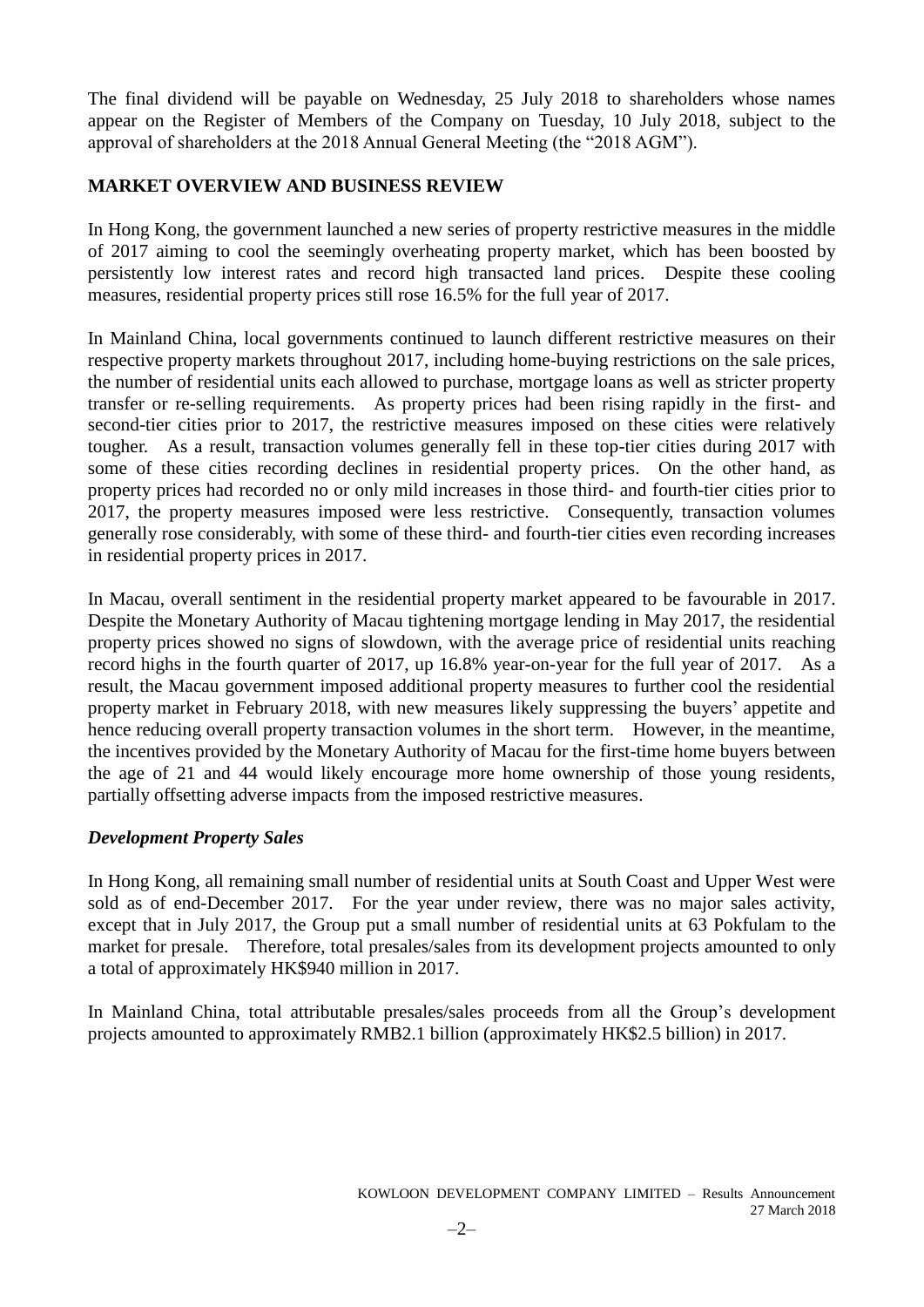In Macau, in respect of the La Marina development project, construction works were completed and the occupation permit was obtained in July 2017. The presold units have been gradually delivered to the buyers since late December of 2017. Up to end-December 2017, total sales amounted to over HK\$5 billion.

With respect to the Pearl Horizon development project in Macau, as stated in the Company's annual reports, interim reports as well as various announcements during 2015 to 2017, Polytex Corporation Limited ("PCL"), the registered owner of the project and a wholly-owned subsidiary of the ultimate holding company of the Company, has applied to the Courts of Macau, including Court of Final Appeal of Macau, to claim for compensation of time in order to complete the development project. The Group is currently awaiting the decisions from the Courts of Macau. However, based on the opinion provided by our legal adviser in Macau, it was the Macau government who had delayed granting various requisite approvals and permits for the development project over the past years providing PCL with no sufficient time for the development to be completed before the expiry date of the land concession. Therefore, based on the above grounds, PCL would have a right to pursue a claim for compensation of time or damages from the Macau government. In addition to the legal route being taken, other possible approaches have also been actively explored, with a view to best protecting the Group's as well as the buyers' interests.

### *Property Development*

In Hong Kong, all formalities of the land exchange for Tseung Kwan O Town Lot No. 121 located in Area 85, Tseung Kwan O, Sai Kung, New Territories were completed on 18 April 2017 and the site is now wholly-owned by the Group, adding approximately 48,200 sq m gross floor area ("GFA") to its readily developable residential landbank.

As announced on 22 June 2017, the Company entered into two sale and purchase agreements with Greatpath Group Limited and Max Great Investments Limited to acquire the equity interests of 20% together with the assignment of shareholders' loans in Ideaplan Investments Limited for the aggregate considerations of approximately HK\$219 million, with the consideration payable to the vendors being satisfied by allotting and issuing 25,950,021 shares of the Company in total at HK\$8.44 per share upon completion. Both transactions were successfully completed in July 2017 and the Group now wholly owns the development project located in the Chong An District, a central business district of Wuxi, Mainland China, with GFA of approximately 400,000 sq m.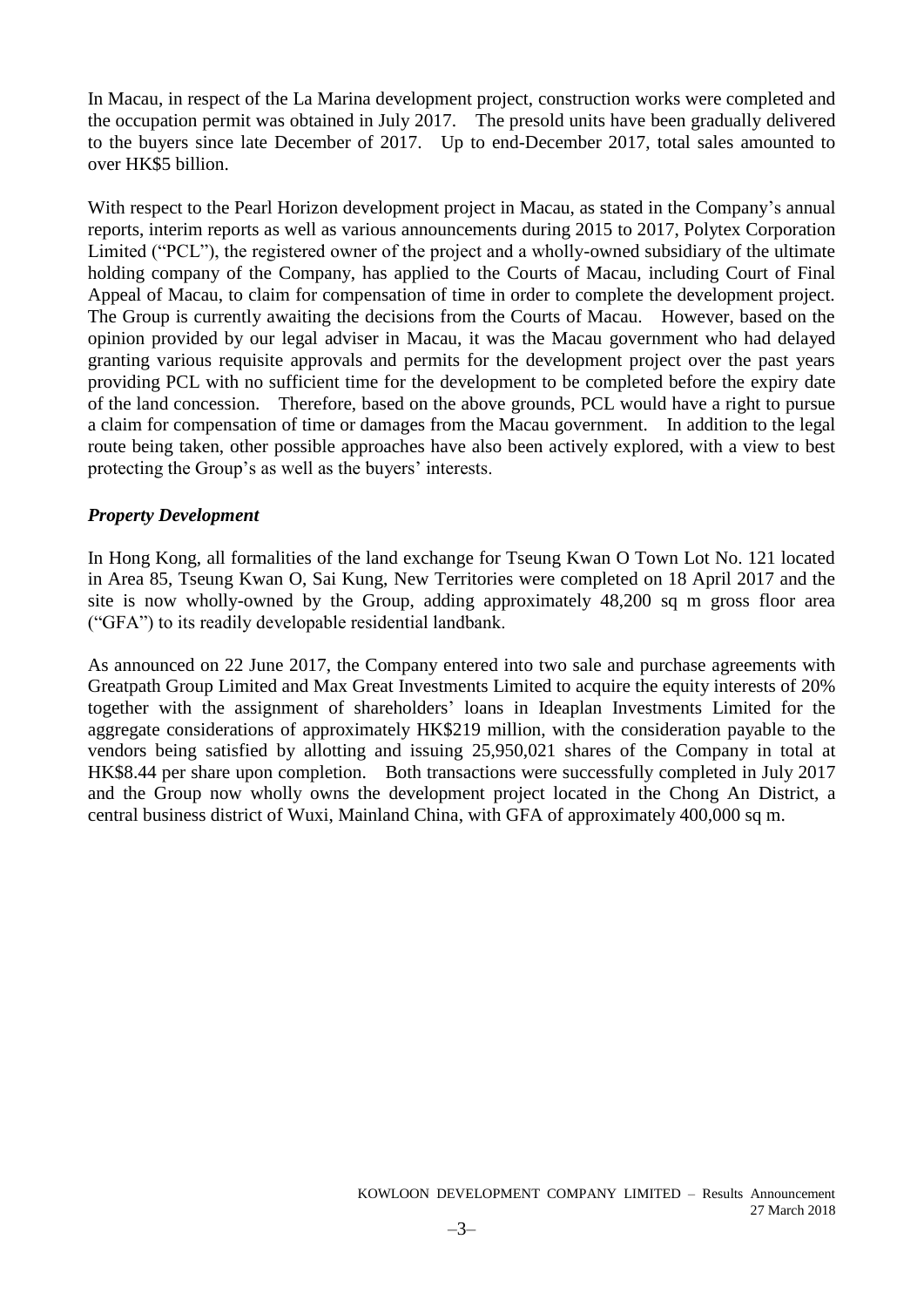As of 31 December 2017, the Group's landbank for development amounted to approximately 4.3 million sq m of attributable GFA. The Group's major property projects under planning and development are set out as follows:

| Major Property Projects under Planning and Development |  |
|--------------------------------------------------------|--|
|--------------------------------------------------------|--|

| <b>Property</b><br>Project | District/<br>City                      | <b>Usage</b>                | Approx.<br><b>Total Site</b> | Approx.<br><b>Total</b> | Approx.<br><b>Total GFA</b> | Group's<br><b>Interest</b> | <b>Status</b>                                                                                                                                                                             | <b>Expected Date</b><br>of Completion |
|----------------------------|----------------------------------------|-----------------------------|------------------------------|-------------------------|-----------------------------|----------------------------|-------------------------------------------------------------------------------------------------------------------------------------------------------------------------------------------|---------------------------------------|
|                            |                                        |                             | Area                         | <b>GFA</b>              | Booked*                     |                            |                                                                                                                                                                                           |                                       |
|                            |                                        |                             | $(sq \, \text{m})$           | $(sq \, \text{m})$      | (sq m)                      |                            |                                                                                                                                                                                           |                                       |
| <b>Hong Kong</b>           |                                        |                             |                              |                         |                             |                            |                                                                                                                                                                                           |                                       |
| <b>Upper East</b>          | Hung Hom,<br>Kowloon                   | Residential &<br>commercial | 4,038                        | 34,100                  |                             | 100%                       | Fitting-out works<br>in progress                                                                                                                                                          | 2018                                  |
| 63 Pokfulam                | Sai Ying Pun,<br>Hong Kong             | Residential &<br>retail     | 1,388                        | 12,200                  |                             | 100%                       | Foundation works<br>completed and<br>superstructure<br>works in progress                                                                                                                  | 2020                                  |
| Lei Yue Mun                | Lei Yue Mun.<br>Kowloon                | Residential &<br>retail     | 3,240                        | 29,200                  |                             | 100%                       | Temporary<br><b>Occupation Permit</b><br>obtained for<br>150 public car<br>parking spaces and<br>commenced to<br>operate;<br>construction works<br>for the remaining<br>areas in progress | 2019                                  |
| Tseung Kwan O              | Sai Kung,<br><b>New</b><br>Territories | Residential                 | 9,635                        | 48,200                  |                             | 100%                       | Advance building<br>works in progress                                                                                                                                                     | 2021                                  |
| Clear Water Bay<br>Road    | Ngau Chi<br>Wan,<br>Kowloon            | Residential &<br>commercial | 19,335                       | 196,400                 |                             | 100%                       | Land premium<br>negotiation<br>in progress                                                                                                                                                | To be<br>determined                   |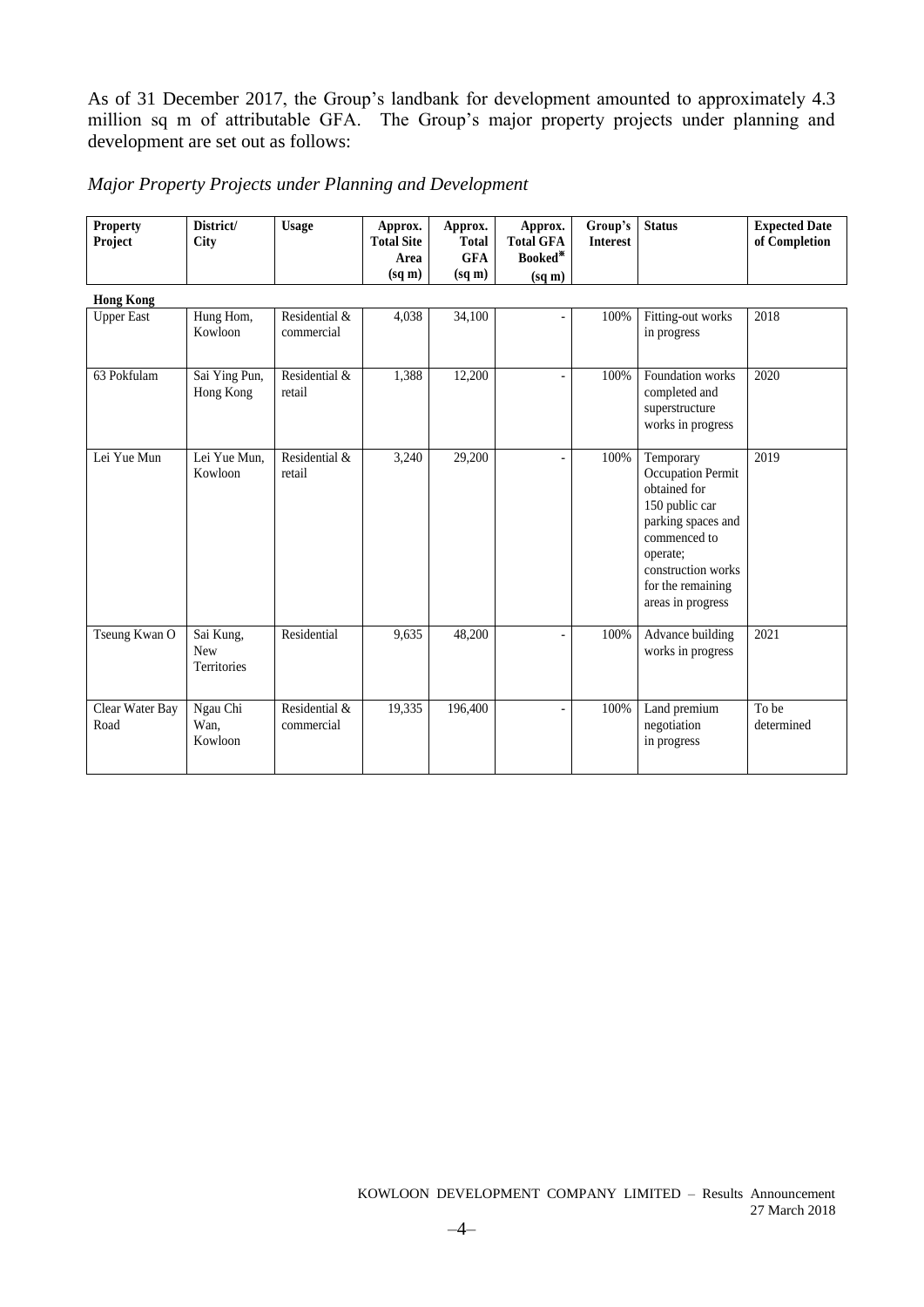### *Major Property Projects under Planning and Development (continued)*

| <b>Property</b><br>Project                     | District/<br>City                    | <b>Usage</b>                | Approx.<br><b>Total Site</b> | Approx.<br><b>Total</b> | Approx.<br><b>Total GFA</b> | Group's<br><b>Interest</b> | <b>Status</b>                                                                                                   | <b>Expected Date</b><br>of Completion        |
|------------------------------------------------|--------------------------------------|-----------------------------|------------------------------|-------------------------|-----------------------------|----------------------------|-----------------------------------------------------------------------------------------------------------------|----------------------------------------------|
|                                                |                                      |                             | Area                         | <b>GFA</b>              | Booked*                     |                            |                                                                                                                 |                                              |
|                                                |                                      |                             | $(sq \, \text{m})$           | (sq m)                  | (sq m)                      |                            |                                                                                                                 |                                              |
| <b>Mainland China</b>                          |                                      |                             |                              |                         |                             |                            |                                                                                                                 |                                              |
| Le Cove City<br>(Shenyang)<br>江灣城<br>(瀋陽)      | Hun Nan Xin<br>District.<br>Shenyang | Residential &<br>commercial | 165,303                      | 712,000                 | 286,600                     | 100%                       | Construction<br>works for<br>the fourth phase<br>in progress                                                    | Fourth phase<br>2018                         |
| The Gardenia<br>(Shenyang)<br>翠堤灣<br>(瀋陽)      | Shenhe<br>District.<br>Shenyang      | Residential &<br>commercial | 1,100,000                    | 2,000,000               | 385,900                     | 100%                       | Construction<br>works for<br>the third phase A<br>in progress                                                   | Third phase A<br>2019                        |
| Le Cove Garden<br>(Huizhou)<br>江灣南岸花園<br>(惠州)# | Huicheng<br>District,<br>Huizhou     | Residential &<br>commercial | 146,056                      | 519,900                 | 82,500                      | 60%                        | Construction<br>works for<br>the second phase<br>in progress                                                    | Second phase<br>2018                         |
| The Lake<br>(Foshan)<br>山語湖<br>(佛山)            | Nanhai<br>District,<br>Foshan        | Residential &<br>commercial | 4,020,743                    | 1,600,000               | 745,500                     | 50%                        | Construction<br>works for high-rise<br>residential towers<br>in the fourth phase<br>of development<br>completed | Remaining<br>development<br>to be determined |
| Le Cove City<br>(Wuxi)<br>江灣城<br>(無錫)          | Chong An<br>District,<br>Wuxi        | Residential &<br>commercial | 68,833                       | 400,000                 | 97,400                      | 100%                       | Construction<br>works for<br>the second phase<br>completed                                                      | Third phase<br>to be determined              |
| City Plaza<br>(Tianjin)<br>城市廣場<br>(天津)        | Hedong<br>District,<br>Tianjin       | Residential &<br>commercial | 135,540                      | 850,000                 | 237,700                     | 49%                        | Construction<br>works for<br>residential flats in<br>the second phase<br>of development<br>completed            | Third phase<br>to be determined              |

**Macau**

| .                          |                  |               |        |         |       |           |            |
|----------------------------|------------------|---------------|--------|---------|-------|-----------|------------|
| Pearl Horizon <sup>#</sup> | $\text{Lote } P$ | Residential & | 68,000 | 697,600 | 58.8% | Suspended | To be      |
|                            | Novos Aterros    | commercial    |        |         |       |           | determined |
|                            | da Areia Preta   |               |        |         |       |           |            |
|                            |                  |               |        |         |       |           |            |

Note: A property project in Macau, namely La Marina<sup>#</sup>, was completed during the year under review.

※ Approx. total GFA booked and recognised in the financial statements.

\* With additional underground GFA of approximately 35,000 sq m for the commercial portion.

# The development of these projects is under the co-investment agreements with the ultimate holding company and its wholly-owned subsidiaries.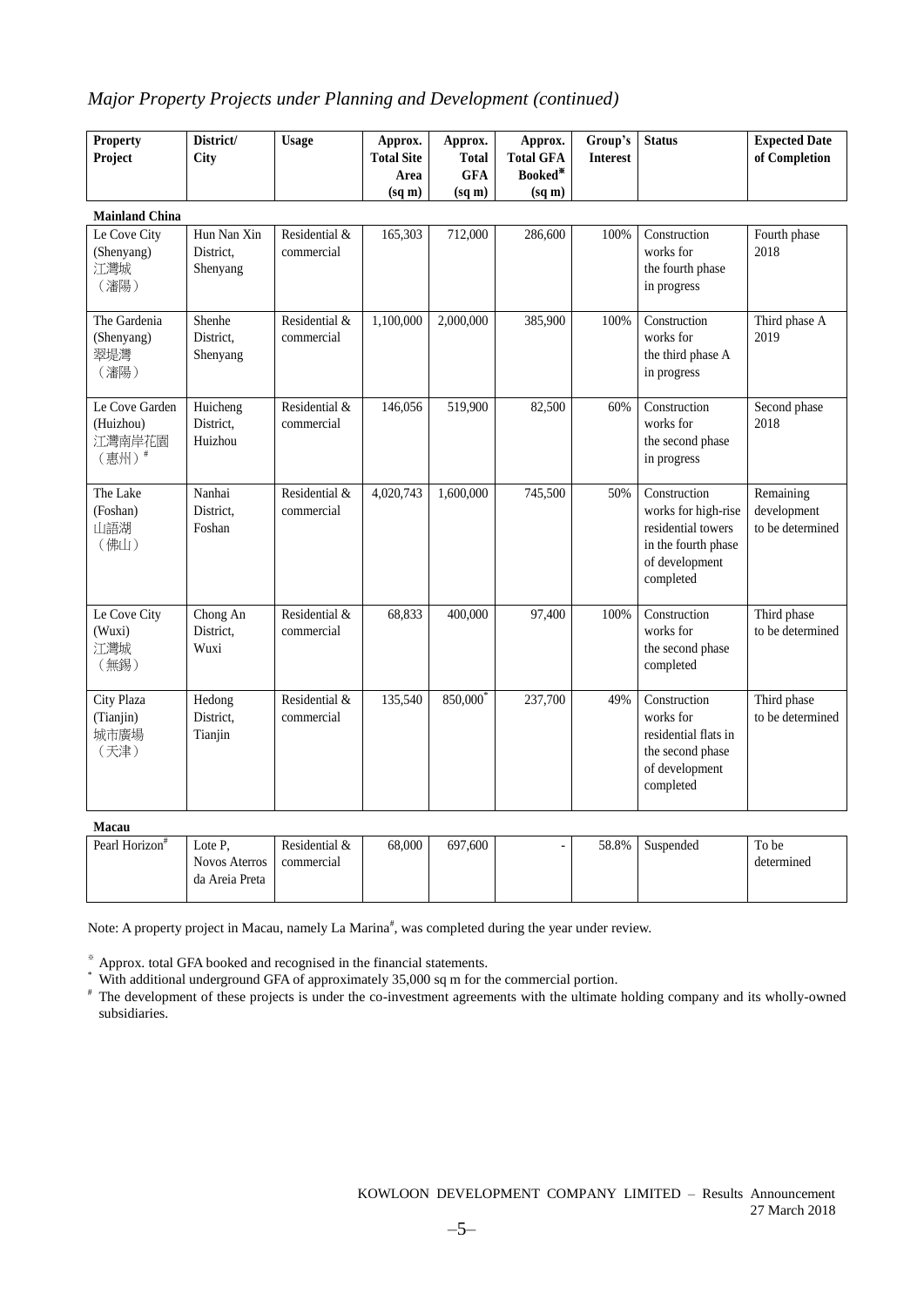### *Property Investment in Hong Kong*

Gross rental income generated from the Group's property investment portfolio in Hong Kong for 2017 rose to HK\$356 million, an increase of 4.4% over 2016. Gross rental income generated from the Pioneer Centre, the Group's wholly-owned flagship and core investment property in Hong Kong, rose 5.2% to HK\$305 million in 2017. The overall occupancy rate for the Group's property investment portfolio remained high exceeding 98% as of 31 December 2017.

### *Other Businesses through Polytec Asset Holdings Limited ("Polytec Asset")*

The Group's exposures to the property investment in Macau, the oil business and the ice manufacturing and cold storage business are through its 73.4%-owned listed subsidiary, Polytec Asset. Their respective operational results are as follows:

### **Property Investment in Macau**

The Group's share of gross rental income generated from its investment properties rose to HK\$64 million in 2017, representing an increase of 10% over 2016. The improvement in income was mainly due to an increase in rents from The Macau Square, in which Polytec Asset holds a 50% interest, with total rental income of the property attributable to the Group rising to HK\$59 million in 2017 from HK\$54 million in 2016.

### **Oil**

The oil segment recorded a loss after tax of HK\$312 million in 2017 compared to HK\$33 million in 2016. The considerable loss for the year under review was mainly due to an impairment provision for the Group's oil production and exploitation assets in Kazakhstan, amounting to a total of HK\$290 million with the change in its related tax being included. Management considers the above provisions are well justified and based on its prudent approach. The net book value of the oil assets in Kazakhstan, together with its related deferred tax asset, was approximately HK\$380 million as of 31 December 2017 following such impairment provisions, representing only 1.3% of the Group's total net asset value.

### **Ice Manufacturing and Cold Storage**

Total operating profit for the combined ice manufacturing and cold storage segment amounted to HK\$29 million in 2017, a decrease of 15% over 2016. While segment revenue remained stable for the year under review, the decrease in operating profit was attributable to the increase in non-recurring expenses relating to replacement and maintenance of machinery.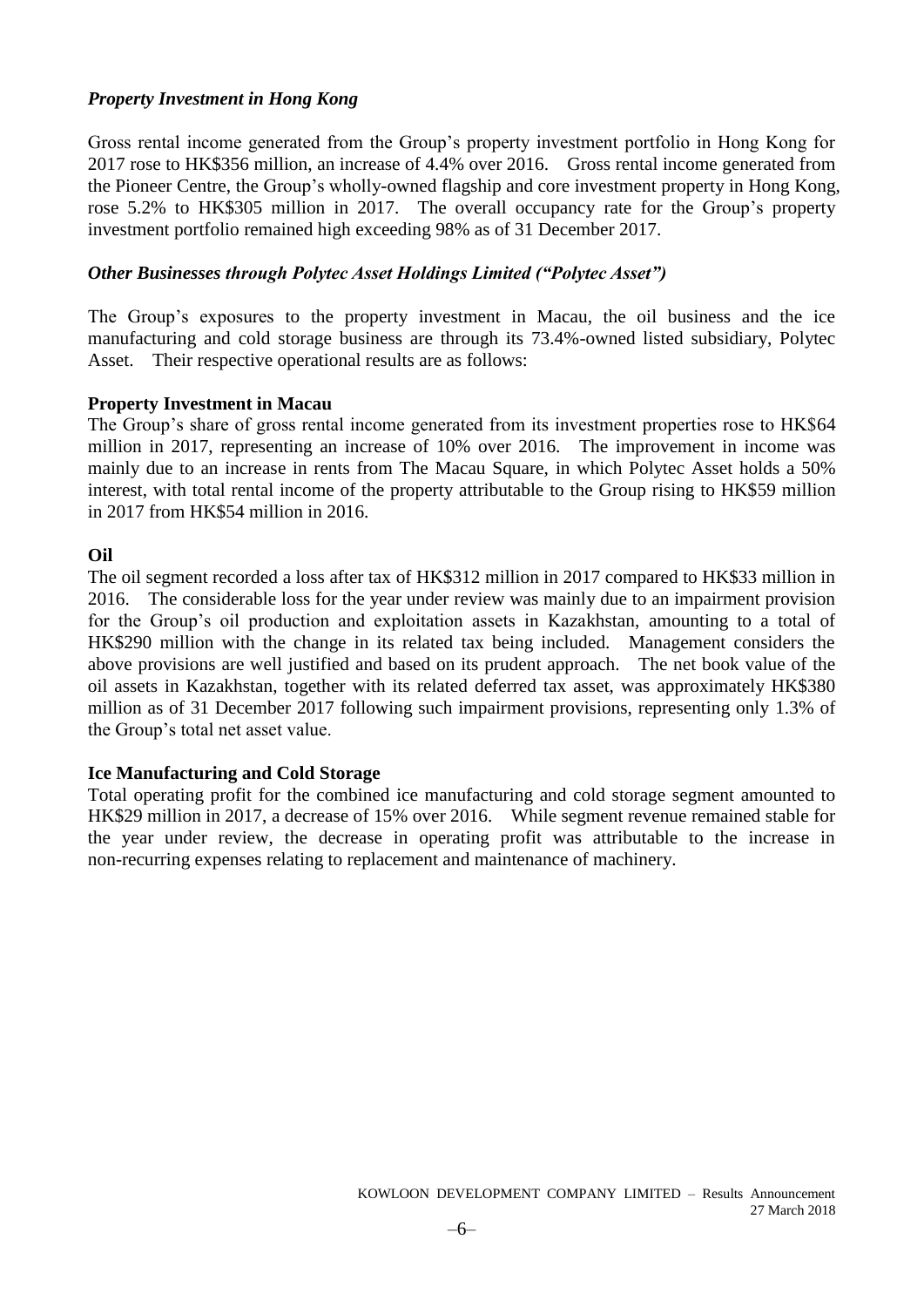### **PROSPECTS**

In Hong Kong, overall land prices continued to rise rapidly in 2017, with transacted prices reaching new record highs. In view of improving market sentiment boosted by record high land prices, the Group actively re-launched the presale of 63 Pokfulam, its wholly-owned high-end residential development project, and it has been well received by the market, with over 60% of residential units being sold up to March 2018. The presale of the development project in Lei Yue Mun is expected to launch in the third or fourth quarter of this year when all the necessary presale requirements are fulfiled. Construction works of Upper East are expected to be completed in the middle of this year and those sold residential units will then be delivered to the buyers in the third or fourth quarter of 2018.

In Mainland China, there may have some good opportunities to replenish the Group's landbank later this year as financial institutions are expected to tighten their credit to the property sector. The Group would closely monitor the development in the land markets of its targeted regions capturing the best opportunities to replenish its landbank. The presale of various development projects in Shenyang and Huizhou has been satisfactory and their respective sales are expected to be recognised in 2018.

In Macau, in respect of the La Marina development project, which is favourably located in a prime area adjacent to the Hong Kong-Zhuhai-Macau Bridge with a saleable GFA exceeding 174,000 sq m for the residential portion, approximately one-thirds of residential units were sold as at end-December 2017, with total sales proceeds exceeding HK\$5 billion. The remaining residential units will be put on the market for sale by phases and income to be received from La Marina is still expected to contribute to the Group's earnings in 2018.

With respect to the Pearl Horizon development project in Macau, in addition to taking the legal route to best protect the Group's as well as the buyers' interests, it also has been actively exploring other possible approaches, aiming to resolve this standoff as expeditiously as possible.

In regard to its oil segment, the Group will continue to assess the sustainability of the recovery in oil prices, with further provisions for asset impairment to be made in 2018 if necessary.

Both of the Group's investment property portfolio in Macau and ice manufacturing and cold storage business in Hong Kong are expected to continue to generate stable income in 2018.

As the Group has been pursuing a property development strategy in Hong Kong, Mainland and Macau for years, it has established a solid foundation for its property business in these markets, being currently well positioned with a competitive landbank. This development strategy has worked well for the Group so far as the timing for good opportunities to replenish its landbank coming to sight varies with different markets and it would assess the differences in land prices of the three markets and choose the best market to invest, enhancing its competitive position. This year, as the land prices have reached historic high levels in Hong Kong, the Group will then seek out investment opportunities elsewhere in Mainland China to replenish its landbank.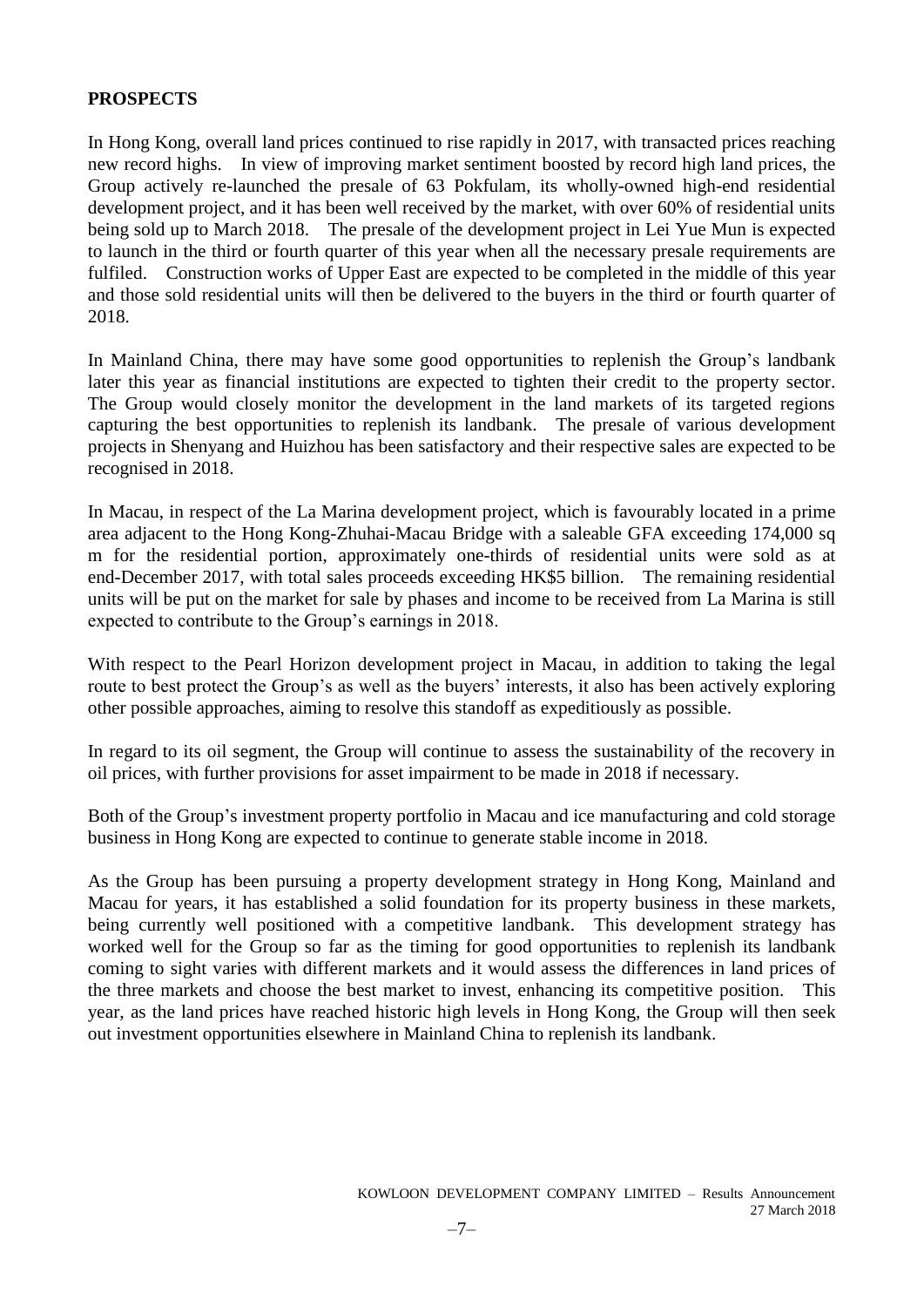The Group is facing challenges in all three markets to which it has exposure, with anticipation of continued property restrictive measures, as well as rising interest rates, from Hong Kong, Mainland China and Macau to adversely impact on its overall property sales activity and hence possibly transaction volumes and price increases. However, with continued efforts from the Board and all staff, the Group's overall business continues to grow and advance and its results for 2018 are expected to be satisfactory, barring unforeseen circumstances.

I would like to take this opportunity to express my gratitude to my fellow directors for their support and all staff for their dedication and hard work.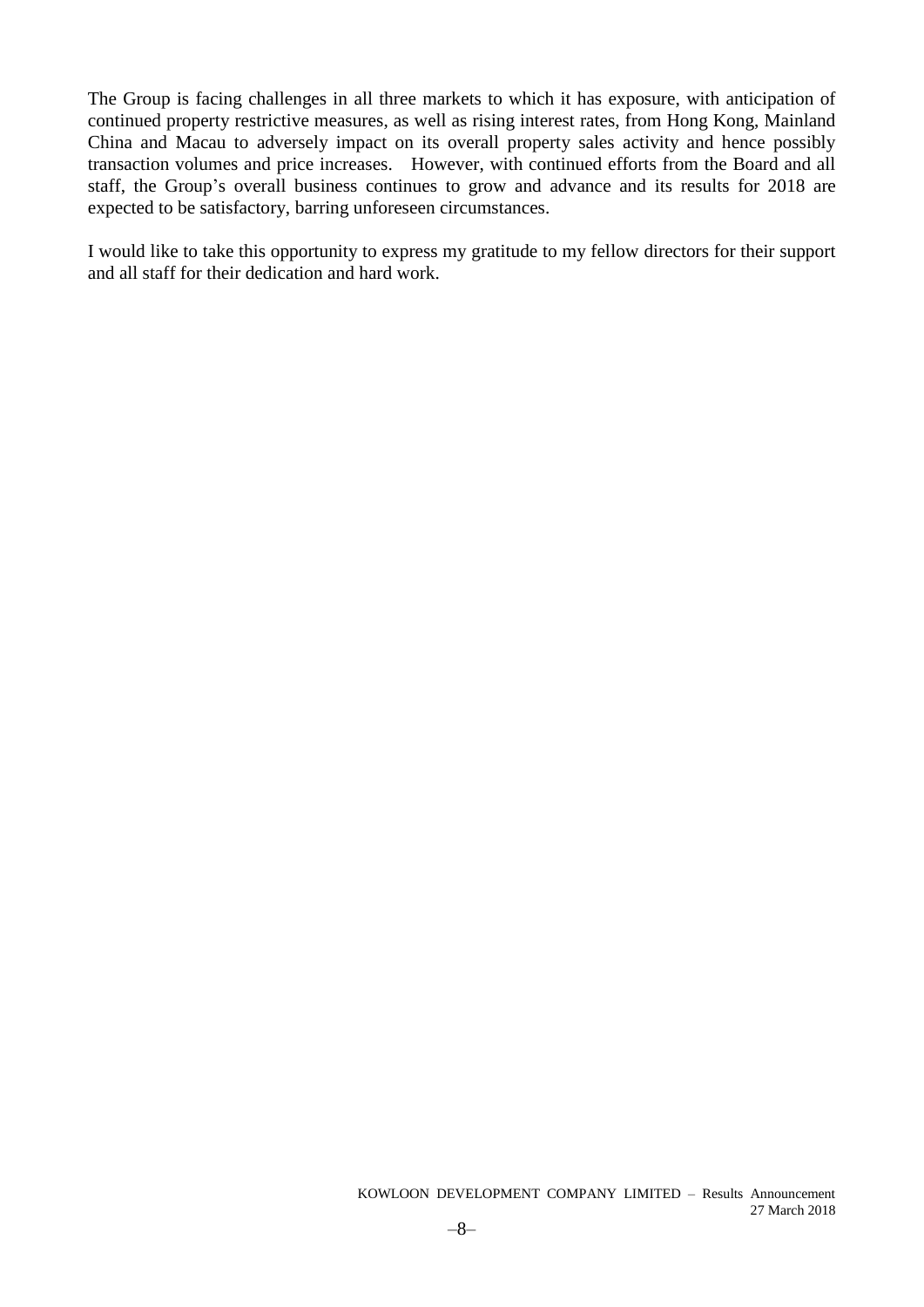### **CONSOLIDATED RESULTS**

The consolidated results of the Group for the year ended 31 December 2017 together with the comparative figures of 2016 are as follows:

### **Consolidated Income Statement**

*for the year ended 31 December 2017*

|                                                                                  |                | 2017            | 2016            |
|----------------------------------------------------------------------------------|----------------|-----------------|-----------------|
|                                                                                  | <b>Note</b>    | <b>HK\$'000</b> | <b>HK\$'000</b> |
| <b>Revenue</b>                                                                   | $\mathfrak{Z}$ | 3,120,369       | 6,777,949       |
| Cost of sales                                                                    |                | (1,729,663)     | (5,249,338)     |
| Other revenue                                                                    |                | 28,265          | 23,095          |
| Other net expenses                                                               | $\overline{4}$ | (363, 807)      | (274, 416)      |
| Depreciation and amortisation                                                    |                | (16, 196)       | (17,057)        |
| <b>Staff</b> costs                                                               |                | (224, 338)      | (201, 918)      |
| Selling, marketing and distribution expenses<br>Impairment of oil production and |                | (183, 853)      | (306, 349)      |
| exploitation assets                                                              | 5              | (226,500)       |                 |
| Other operating expenses                                                         |                | (64, 919)       | (70, 779)       |
| Fair value changes on investment properties                                      |                | 106,797         | 114,908         |
| <b>Profit from operations</b>                                                    |                | 446,155         | 796,095         |
| Finance costs                                                                    | 6              | (119,698)       | (126, 479)      |
| Share of profits of associated companies                                         |                | 1,294,005       | 145,891         |
| Share of profits of joint ventures                                               |                | 178,330         | 186,716         |
| <b>Profit before taxation</b>                                                    | 7              | 1,798,792       | 1,002,223       |
| Income tax                                                                       | 8              | (79, 891)       | (47,201)        |
| Profit for the year                                                              |                | 1,718,901       | 955,022         |
| <b>Attributable to:</b>                                                          |                |                 |                 |
| Shareholders of the Company                                                      |                | 1,635,026       | 946,737         |
| Non-controlling interests                                                        |                | 83,875          | 8,285           |
| Profit for the year                                                              |                | 1,718,901       | 955,022         |
| <b>Earnings per share - Basic/Diluted</b>                                        | 9              | <b>HK\$1.41</b> | HK\$0.82        |

KOWLOON DEVELOPMENT COMPANY LIMITED – Results Announcement 27 March 2018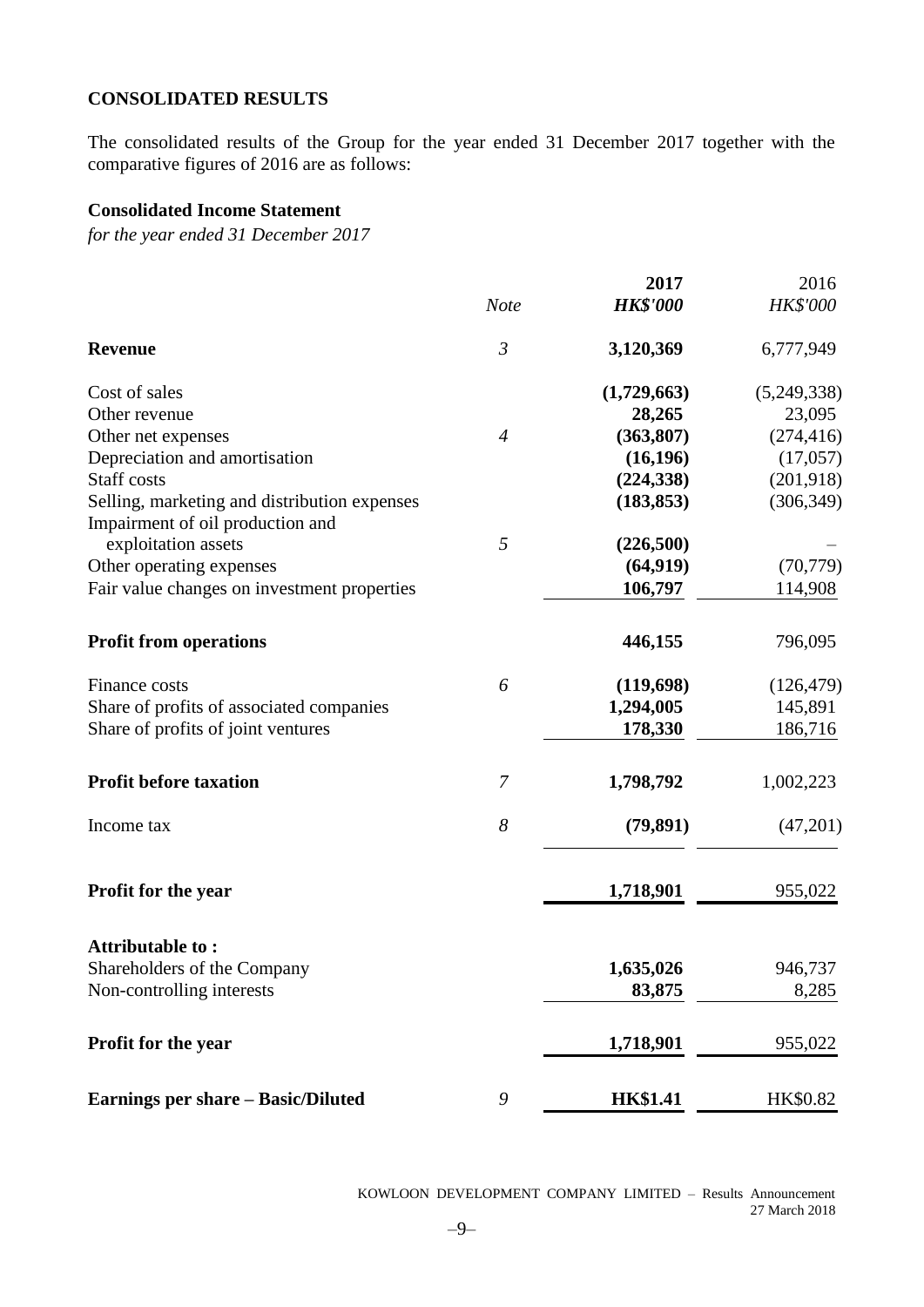# **Consolidated Statement of Comprehensive Income**

*for the year ended 31 December 2017*

|                                                                                                         | 2017                   | 2016                 |
|---------------------------------------------------------------------------------------------------------|------------------------|----------------------|
|                                                                                                         | <b>HK\$'000</b>        | <b>HK\$'000</b>      |
| Profit for the year                                                                                     | 1,718,901              | 955,022              |
| Other comprehensive income for the year                                                                 |                        |                      |
| Items that may be reclassified subsequently to<br>profit or loss:                                       |                        |                      |
| Exchange differences on translation of financial statements<br>of overseas subsidiaries                 | 222,378                | (294, 356)           |
| Changes in fair value of interests in property development                                              | 130,365                | 1,274,011            |
| Transfer to income statement upon recognition of<br>distribution from interests in property development | (555,793)              |                      |
| Share of other comprehensive income of joint ventures and<br>associated companies                       | 208,471                | (268, 806)           |
|                                                                                                         | 5,421                  | 710,849              |
| Total comprehensive income for the year                                                                 | 1,724,322              | 1,665,871            |
| Attributable to:                                                                                        |                        |                      |
| Shareholders of the Company<br>Non-controlling interests                                                | 1,740,148<br>(15, 826) | 1,352,938<br>312,933 |
| Total comprehensive income for the year                                                                 | 1,724,322              | 1,665,871            |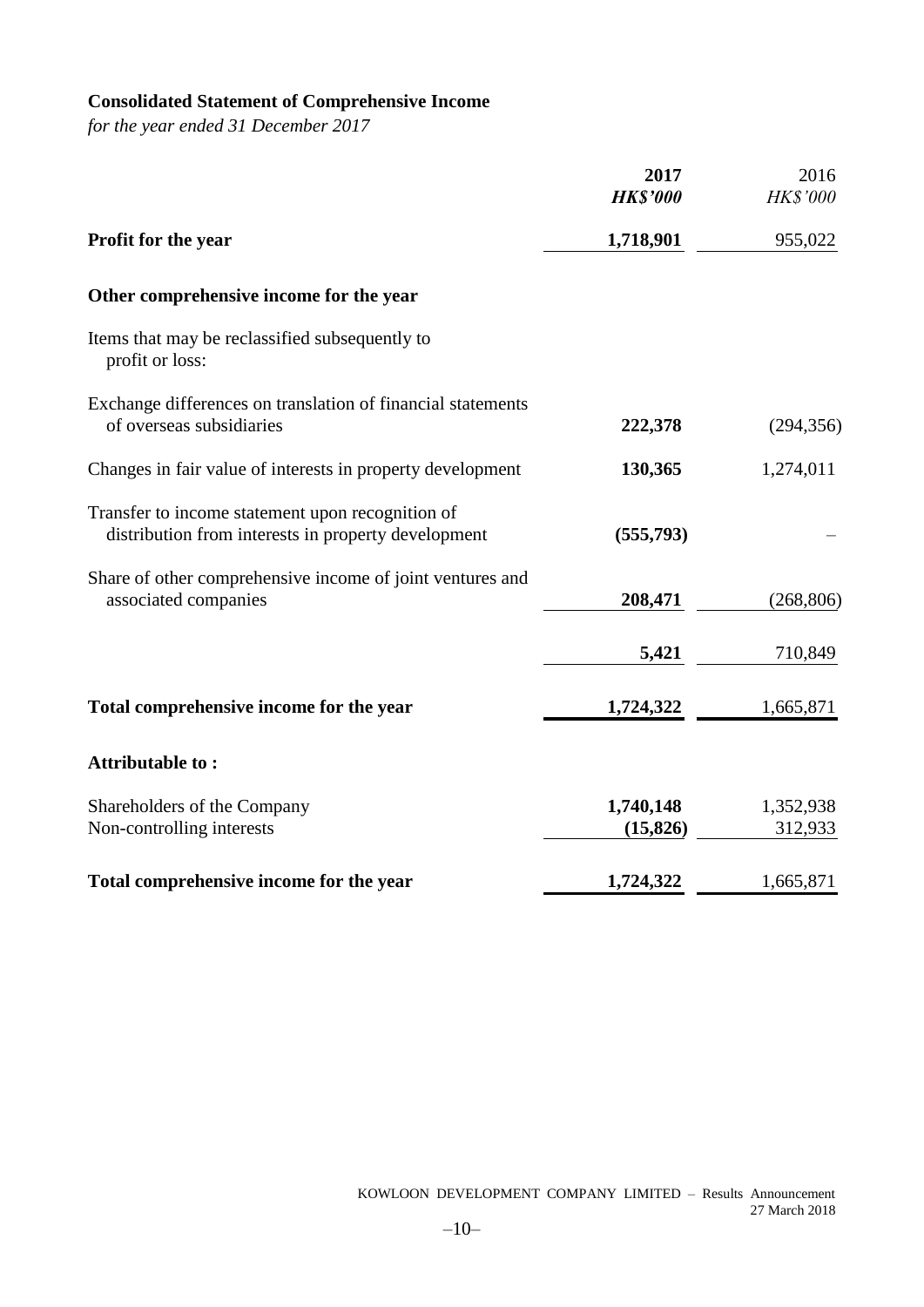# **Consolidated Statement of Financial Position**

*At 31 December 2017*

|                                     |             |                 | 2017            |                 | 2016            |
|-------------------------------------|-------------|-----------------|-----------------|-----------------|-----------------|
|                                     | <b>Note</b> | <b>HK\$'000</b> | <b>HK\$'000</b> | <b>HK\$'000</b> | <b>HK\$'000</b> |
| <b>Non-current assets</b>           |             |                 |                 |                 |                 |
| Investment properties               |             |                 | 10,313,500      |                 | 11,600,514      |
| Property, plant and equipment       | 5           |                 | 541,625         |                 | 780,012         |
| Oil exploitation assets             | 5           |                 | 28,175          |                 | 48,156          |
| Interests in property development   | 11          |                 | 12,399,437      |                 | 13,388,882      |
| Interest in joint ventures          |             |                 | 3,338,920       |                 | 3,121,235       |
| Interest in associated companies    |             |                 | 1,824,171       |                 | 1,796,371       |
| Loans and advances                  | 12          |                 | 978,265         |                 | 871,855         |
| Deferred tax assets                 |             |                 | 122,010         |                 | 176,058         |
|                                     |             |                 | 29,546,103      |                 | 31,783,083      |
| <b>Current assets</b>               |             |                 |                 |                 |                 |
| Inventories                         |             | 14,440,005      |                 | 12,083,996      |                 |
| Interests in property development   | 11          | 1,264,017       |                 |                 |                 |
| Trade and other receivables         | 12          | 1,072,018       |                 | 1,884,405       |                 |
| Loans and advances                  | 12          | 26,171          |                 | 24,816          |                 |
| Amount due from fellow subsidiaries |             | 665,161         |                 |                 |                 |
| Amount due from a joint venture     |             | 88,651          |                 | 72,452          |                 |
| Pledged bank deposit                |             | 15,000          |                 | 15,000          |                 |
| Cash and bank balances              |             | 1,969,391       |                 | 795,400         |                 |
|                                     |             | 19,540,414      |                 | 14,876,069      |                 |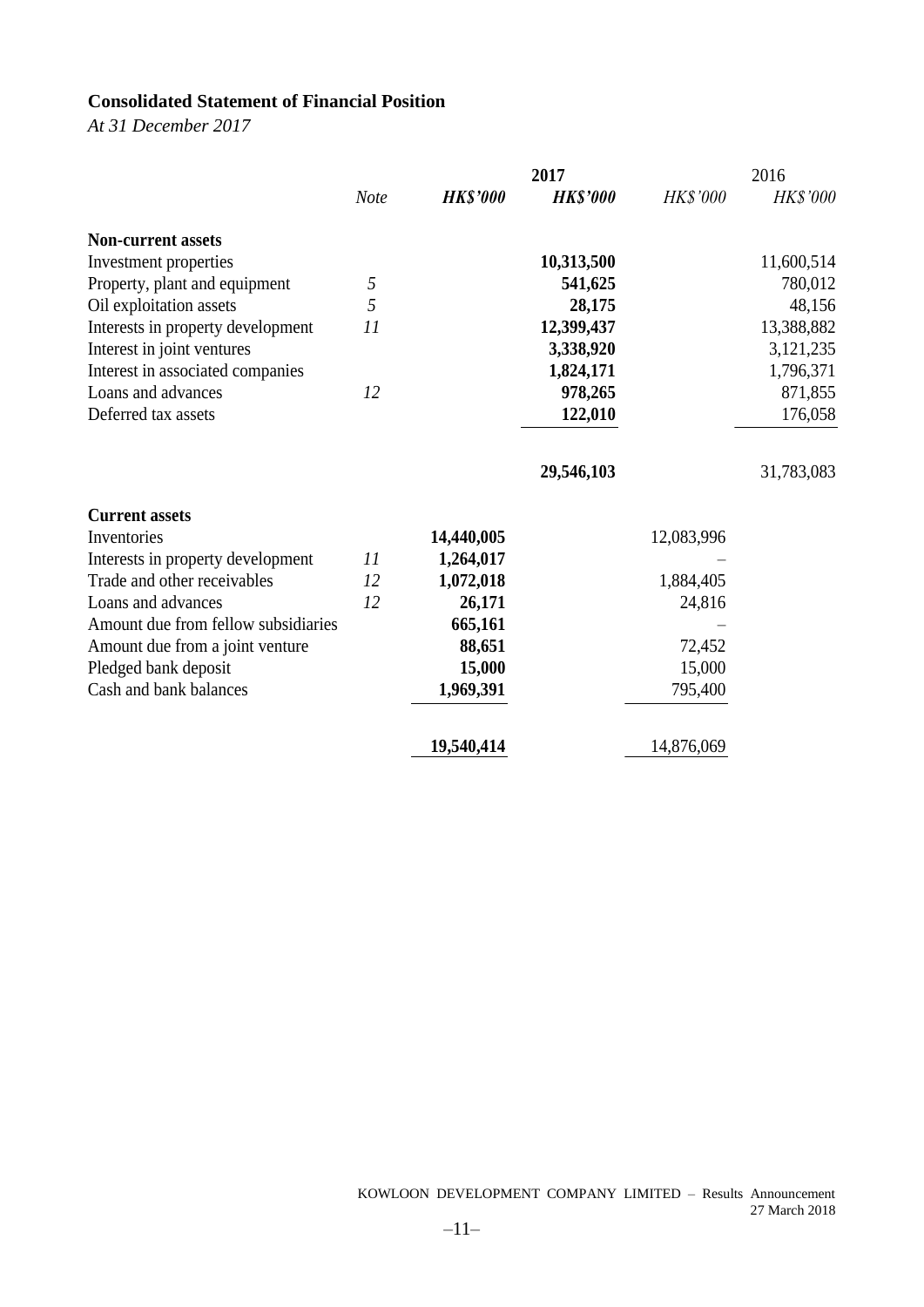|                                              |             |                 | 2017            |                 | 2016            |
|----------------------------------------------|-------------|-----------------|-----------------|-----------------|-----------------|
|                                              | <b>Note</b> | <b>HK\$'000</b> | <b>HK\$'000</b> | <b>HK\$'000</b> | <b>HK\$'000</b> |
| <b>Current liabilities</b>                   |             |                 |                 |                 |                 |
| Trade and other payables                     | 13          | 4,796,620       |                 | 5,166,617       |                 |
| Amounts due to non-controlling               |             |                 |                 |                 |                 |
| interests                                    |             |                 |                 | 200,000         |                 |
| Amount due to a joint venture                |             | 743,500         |                 | 694,793         |                 |
| Loan from an associated company              |             | 39,582          |                 | 35,781          |                 |
| <b>Bank</b> loans                            |             | 7,316,136       |                 | 2,544,200       |                 |
| Current taxation                             |             | 174,087         |                 | 169,175         |                 |
|                                              |             | 13,069,925      |                 | 8,810,566       |                 |
| Net current assets                           |             |                 | 6,470,489       |                 | 6,065,503       |
| <b>Total assets less current liabilities</b> |             |                 | 36,016,592      |                 | 37,848,586      |
| <b>Non-current liabilities</b>               |             |                 |                 |                 |                 |
| Loan from ultimate holding                   |             |                 |                 |                 |                 |
| company                                      |             | 619,526         |                 | 1,534,546       |                 |
| Loan from a fellow subsidiary                |             |                 |                 | 814,056         |                 |
| <b>Bank loans</b>                            |             | 6,344,000       |                 | 7,525,853       |                 |
| Other payables                               |             | 18,615          |                 | 21,409          |                 |
| Deferred tax liabilities                     |             | 737,483         |                 | 861,838         |                 |
|                                              |             |                 | 7,719,624       |                 | 10,757,702      |
| <b>NET ASSETS</b>                            |             |                 | 28,296,968      |                 | 27,090,884      |
|                                              |             |                 |                 |                 |                 |
| <b>Capital and reserves</b>                  |             |                 |                 |                 |                 |
| Share capital                                |             |                 | 8,636,490       |                 | 8,417,472       |
| Reserves                                     |             |                 | 16,269,193      |                 | 15,162,221      |
| Total equity attributable to the             |             |                 |                 |                 |                 |
| shareholders of the Company                  |             |                 | 24,905,683      |                 | 23,579,693      |
| Non-controlling interests                    |             |                 | 3,391,285       |                 | 3,511,191       |
| <b>TOTAL EQUITY</b>                          |             |                 | 28,296,968      |                 | 27,090,884      |
|                                              |             |                 |                 |                 |                 |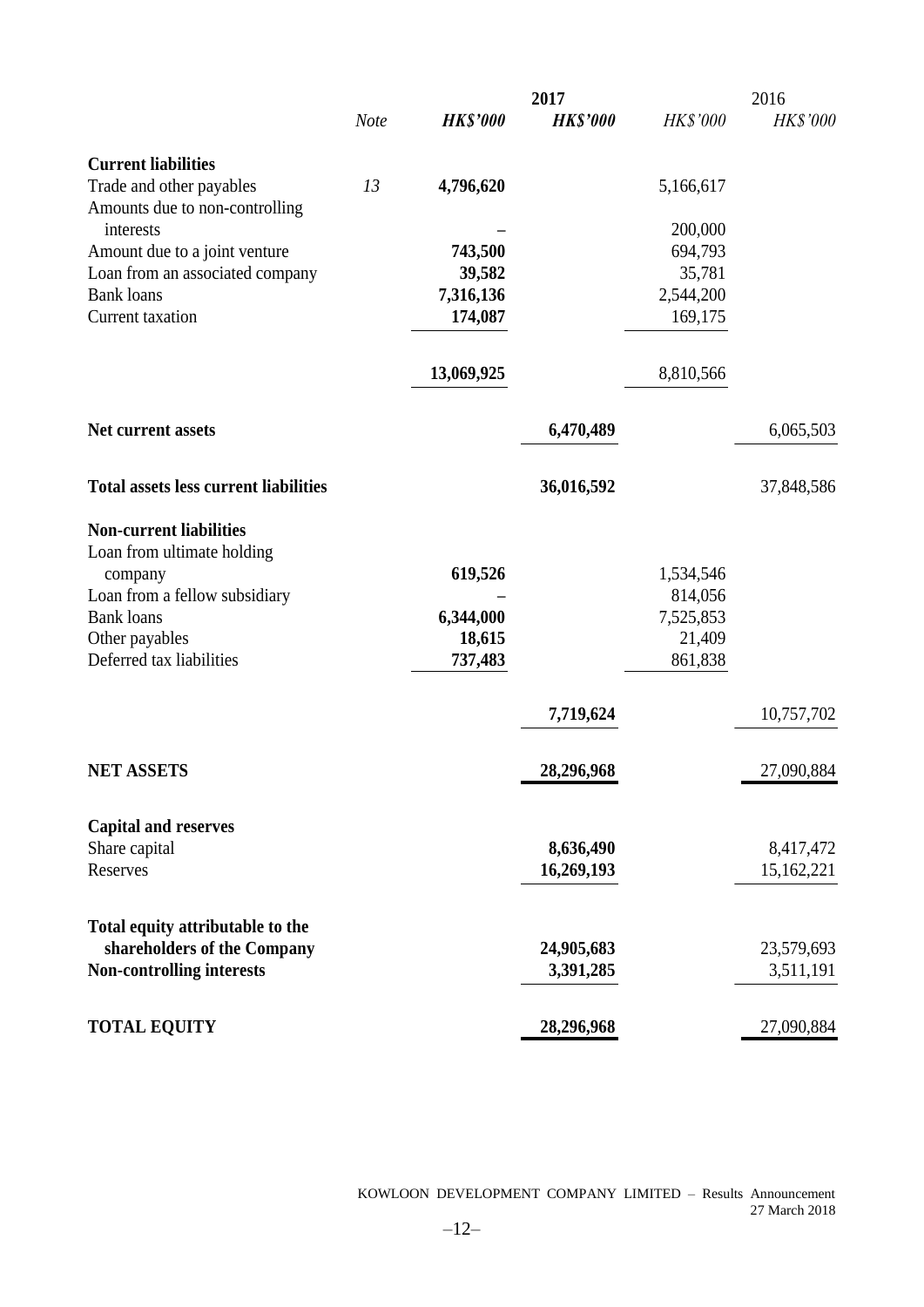#### *Notes*

#### **1 BASIS OF PREPARATION**

The financial statements have been prepared in accordance with all applicable Hong Kong Financial Reporting Standards ("HKFRSs"), which collective term includes all applicable individual Hong Kong Financial Reporting Standards, Hong Kong Accounting Standards ("HKASs") and Interpretations issued by the Hong Kong Institute of Certified Public Accountants ("HKICPA"), accounting principles generally accepted in Hong Kong and the requirements of the Hong Kong Companies Ordinance. The financial statements also comply with the applicable disclosure provisions of the Rules Governing the Listing of Securities on The Stock Exchange of Hong Kong Limited (the "Listing Rules").

The financial information relating to the financial years ended 31 December 2017 and 2016 included in this announcement of annual results does not constitute the Company's statutory annual consolidated financial statements for those financial years but is derived from those financial statements. Further information relating to these statutory financial statements disclosed in accordance with section 436 of the Hong Kong Companies Ordinance (Cap. 622) is as follows:

The Company has delivered the financial statements for the year ended 31 December 2016 to the Registrar of Companies in accordance with section 662(3) of, and Part 3 of Schedule 6 to, the Hong Kong Companies Ordinance and will deliver the financial statements for the year ended 31 December 2017 in due course. The Company's auditor has reported on those financial statements for both years. The auditor's reports were unqualified; did not include a reference to any matters to which the auditor drew attention by way of emphasis without qualifying its reports; and did not contain a statement under sections  $406(2)$ ,  $407(2)$  or (3) of the Hong Kong Companies Ordinance.

The HKICPA has issued certain new and revised HKFRSs that are first effective or available for early adoption for the current accounting period of the Group. Note 2 provides information on any changes in accounting policies resulting from initial application of these developments to the extent that they are relevant to the Group for the current and prior accounting periods reflected in the financial statements.

#### **2 CHANGES IN ACCOUNTING POLICIES**

The HKICPA has issued several amendments to HKFRSs that are first effective for the current accounting period of the Group. None of these impact on the accounting policies of the Group.

The Group has not applied any new standard or interpretation that is not yet effective for the current accounting period.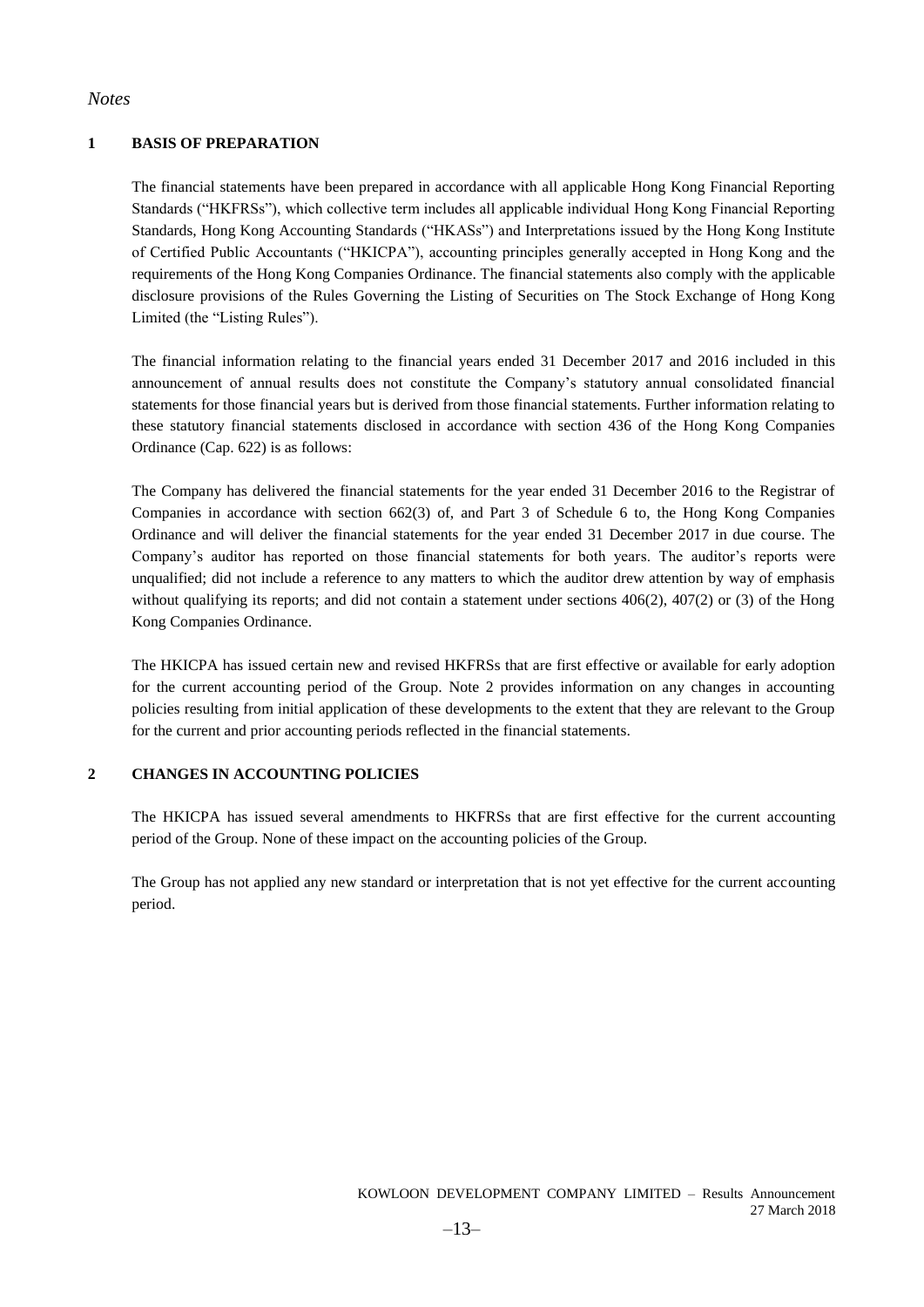#### **3 SEGMENT REPORTING**

The Group manages its business by a mixture of both business lines and geography. In a manner consistent with the way in which information is reported internally to the Group's top management for the purposes of assessing segment performance and allocating resources between segments, the Group has identified the following six reportable segments.

- Property development segment (Hong Kong/Mainland China/Macau): the development and sale of properties and interests in property development. Given the importance of the property development division to the Group, the Group's property development business is segregated further into three reportable segments on a geographical basis.
- Property investment segment: the leasing of properties to generate rental income and to gain from the appreciation in the properties' values in the long term.
- Oil segment: oil exploration and production.
- Other businesses segment: mainly includes the provision of finance services, income from the sale of ice and the provision of cold storage services and treasury operations.

Revenue comprises mainly rental income from properties, gross proceeds from sale of properties and crude oil, income from interests in property development and interest income.

Reporting segment profit represents profit before taxation after excluding fair value changes on investment properties, finance costs, exceptional items and head office and corporate income/expenses.

Segment assets include all tangible, intangible assets and current assets with the exception of deferred tax assets and other corporate assets.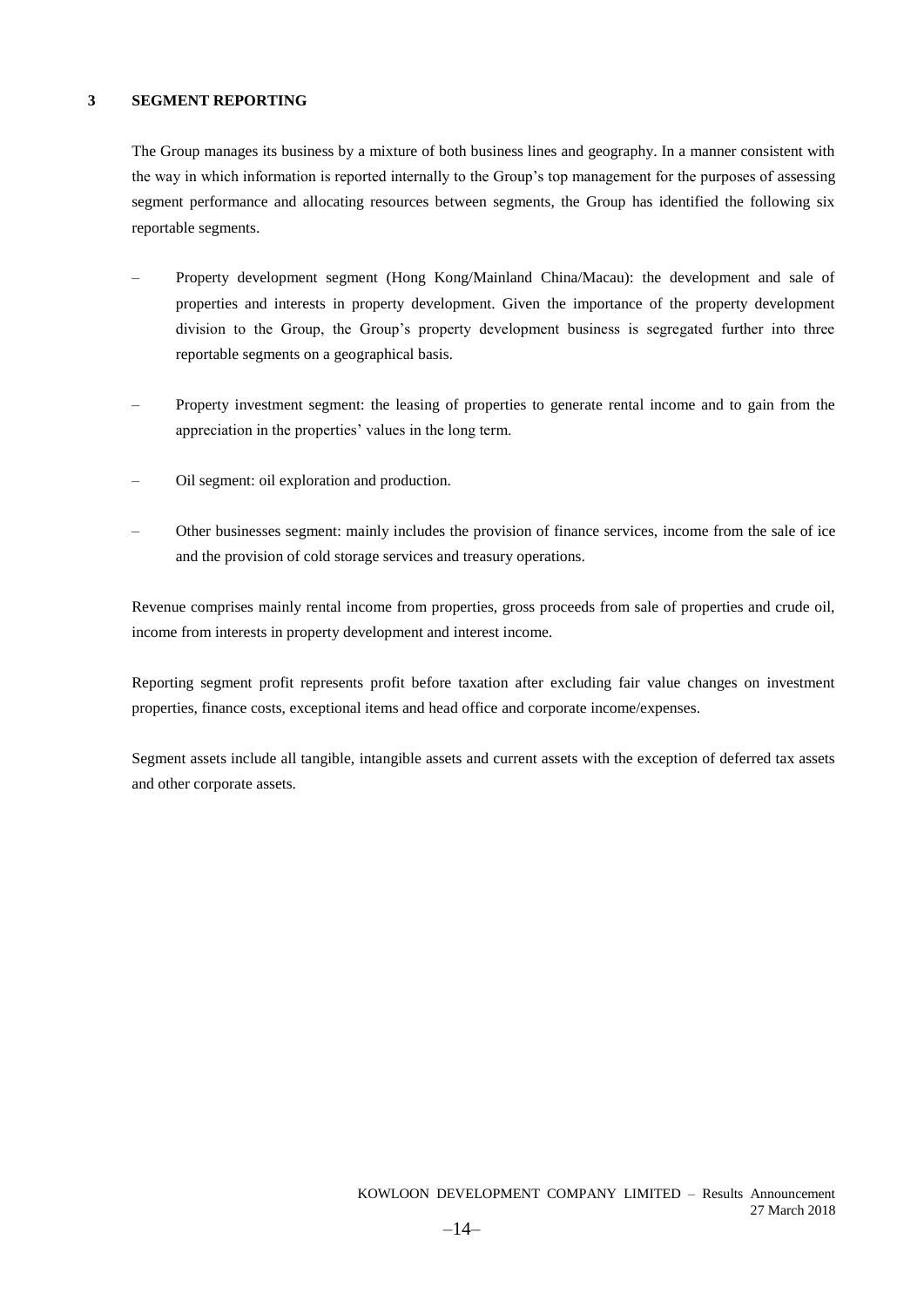#### **(a) Segment results and assets**

Information regarding the Group's reportable segments as provided to the Group's top management for the purposes of resource allocation and assessment of segment performance for the year is set out below.

|                                                                                  |                                 |                                     |                                      | 2017                     |                                           |                        |                                  |
|----------------------------------------------------------------------------------|---------------------------------|-------------------------------------|--------------------------------------|--------------------------|-------------------------------------------|------------------------|----------------------------------|
|                                                                                  |                                 |                                     | <b>Property development</b>          |                          |                                           |                        |                                  |
|                                                                                  | Consolidated<br><b>HK\$'000</b> | <b>Hong Kong</b><br><b>HK\$'000</b> | Mainland<br>China<br><b>HK\$'000</b> | Macau<br><b>HK\$'000</b> | Property<br>investment<br><b>HK\$'000</b> | 0il<br><b>HK\$'000</b> | <b>Others</b><br><b>HK\$'000</b> |
| Revenue                                                                          | 3,120,369                       | 587,266                             | 1,420,333                            | 500,000                  | 356,323                                   | 61,930                 | 194,517                          |
| Reportable segment profit                                                        | 2,251,078                       | 32,743                              | 1,473,150                            | 505,213                  | 405,880                                   | (246, 321)             | 80,413                           |
| Other net expenses                                                               | (363, 807)                      |                                     | (364,900)                            |                          | 1,093                                     |                        |                                  |
| Fair value changes on<br>investment properties<br>Share of fair value changes on | 106,797                         |                                     |                                      |                          | 106,797                                   |                        |                                  |
| investment properties of a<br>joint venture                                      | 36,080                          |                                     |                                      |                          | 36,080                                    |                        |                                  |
| Head office and corporate                                                        |                                 |                                     |                                      |                          |                                           |                        |                                  |
| expenses<br>Finance costs                                                        | (111, 658)<br>(119, 698)        |                                     |                                      |                          |                                           |                        |                                  |
| Profit before taxation                                                           | 1,798,792                       |                                     |                                      |                          |                                           |                        |                                  |
| Share of profits of associated                                                   |                                 |                                     |                                      |                          |                                           |                        |                                  |
| companies                                                                        | 1,294,005                       |                                     | 1,290,752                            |                          |                                           |                        | 3,253                            |
| Share of profits of joint ventures                                               | 178,330                         |                                     | 72,168                               |                          | 106,162                                   |                        |                                  |
| Interest income                                                                  | 57,499                          |                                     |                                      |                          |                                           |                        | 57,499                           |
| Write down of inventories                                                        | (364,900)                       | -                                   | (364,900)                            |                          |                                           |                        |                                  |
| Impairment of oil production and                                                 |                                 |                                     |                                      |                          |                                           |                        |                                  |
| exploitation assets                                                              | (226, 500)                      |                                     |                                      |                          |                                           | (226, 500)             |                                  |
| Depreciation and amortisation                                                    | (34, 037)                       |                                     |                                      |                          |                                           | (17, 933)              | (16, 104)                        |

During the year ended 31 December 2017, the Group had recognised distributions from interests in property development in Macau and Mainland China with a total amount of HK\$555,793,000 under the property development segment, which exceeded 10% of the Group's revenue.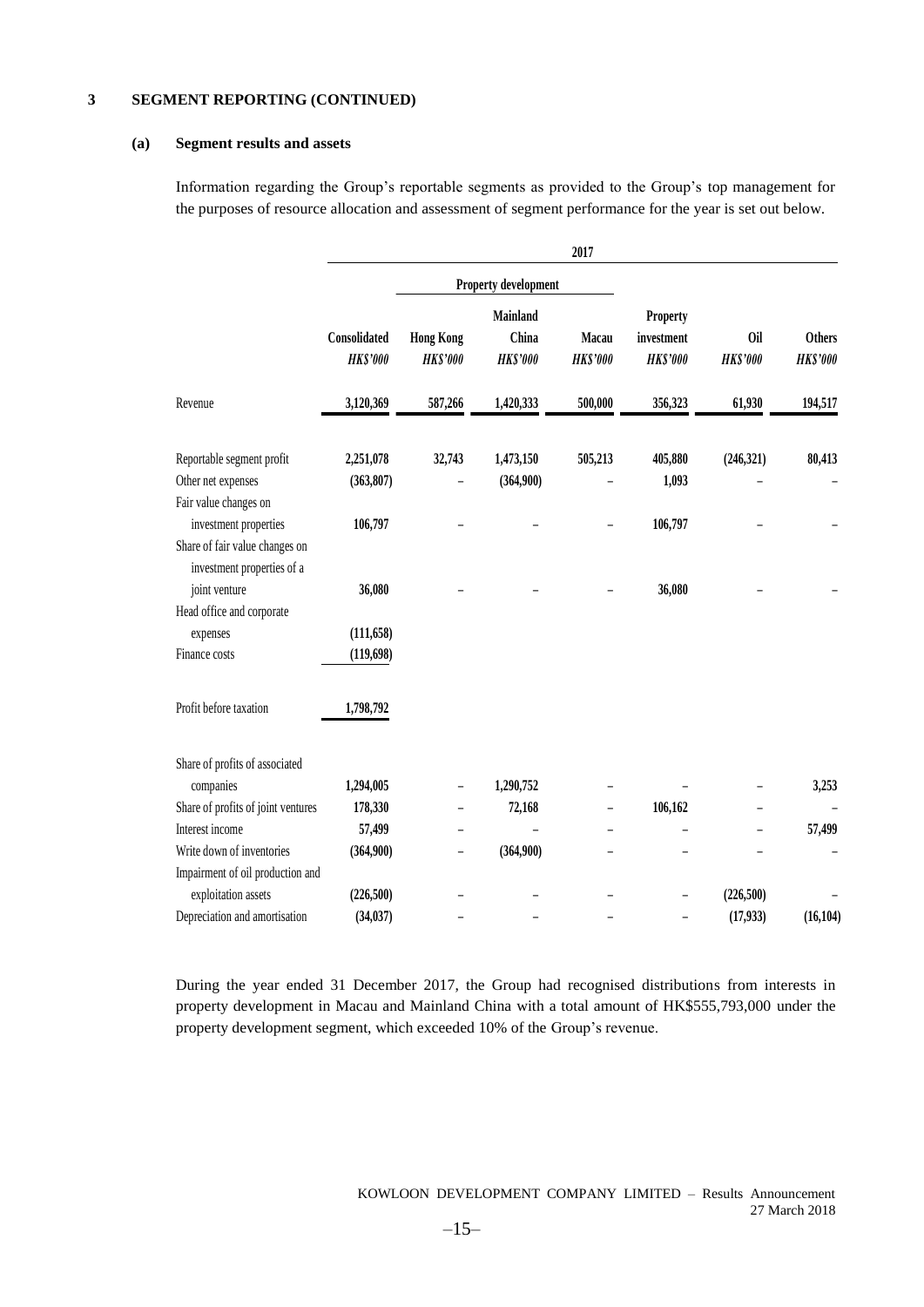### **(a) Segment results and assets (continued)**

|                                                              |                          |                       |                               | 2016              |                                    |                 |                    |
|--------------------------------------------------------------|--------------------------|-----------------------|-------------------------------|-------------------|------------------------------------|-----------------|--------------------|
|                                                              |                          |                       | Property development          |                   |                                    |                 |                    |
|                                                              | Consolidated<br>HK\$'000 | Hong Kong<br>HK\$'000 | Mainland<br>China<br>HK\$'000 | Macau<br>HK\$'000 | Property<br>investment<br>HK\$'000 | 0il<br>HK\$'000 | Others<br>HK\$'000 |
| Revenue                                                      | 6,777,949                | 2,435,347             | 3,719,192                     |                   | 340,841                            | 77,377          | 205,192            |
| Reportable segment profit                                    | 1,378,040                | 511,892               | 407,718                       | 5,620             | 386,604                            | (30, 238)       | 96,444             |
| Other net expenses                                           | (274, 416)               |                       | (276,000)                     |                   | 1,584                              |                 |                    |
| Fair value changes on                                        |                          |                       |                               |                   |                                    |                 |                    |
| investment properties                                        | 114,908                  |                       |                               |                   | 114,908                            |                 |                    |
| Share of fair value changes on<br>investment properties of a |                          |                       |                               |                   |                                    |                 |                    |
| joint venture                                                | 37,400                   |                       |                               |                   | 37,400                             |                 |                    |
| Head office and corporate                                    |                          |                       |                               |                   |                                    |                 |                    |
| expenses                                                     | (127, 230)               |                       |                               |                   |                                    |                 |                    |
| Finance costs                                                | (126, 479)               |                       |                               |                   |                                    |                 |                    |
| Profit before taxation                                       | 1,002,223                |                       |                               |                   |                                    |                 |                    |
| Share of profits of associated                               |                          |                       |                               |                   |                                    |                 |                    |
| companies                                                    | 145,891                  |                       | 143,030                       |                   |                                    |                 | 2,861              |
| Share of profits of joint ventures                           | 186,716                  |                       | 83,302                        |                   | 103,414                            |                 |                    |
| Interest income                                              | 66,346                   |                       |                               |                   |                                    |                 | 66,346             |
| Write down of inventories                                    | (276,000)                |                       | (276,000)                     |                   |                                    |                 |                    |
| Depreciation and amortisation                                | (50, 281)                |                       |                               |                   |                                    | (33, 333)       | (16,948)           |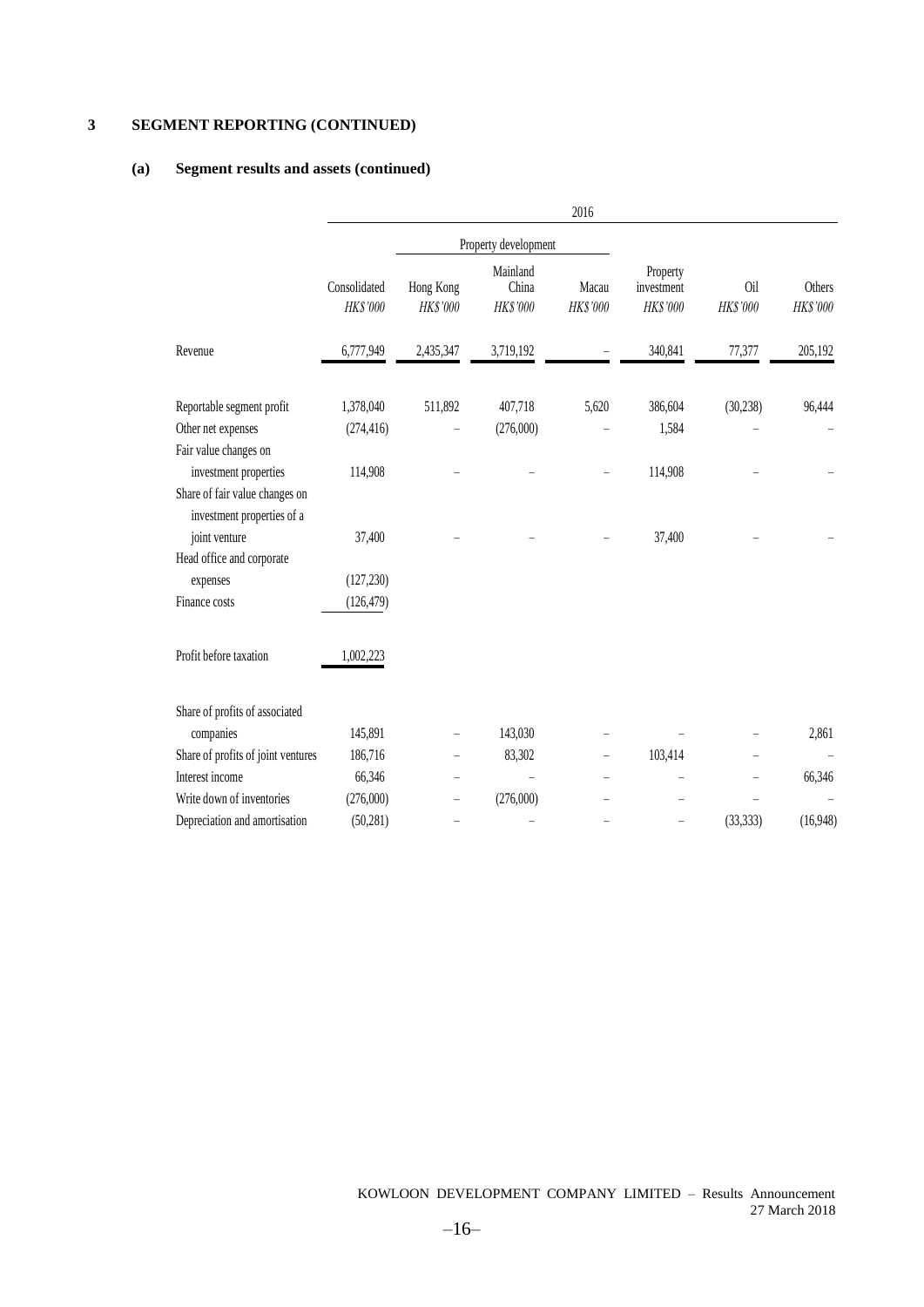#### **(a) Segment results and assets (continued)**

|                                                                                                                                        |                                                         |                                     |                                      | 2017                     |                                           |                        |                                  |
|----------------------------------------------------------------------------------------------------------------------------------------|---------------------------------------------------------|-------------------------------------|--------------------------------------|--------------------------|-------------------------------------------|------------------------|----------------------------------|
|                                                                                                                                        |                                                         |                                     | Property development                 |                          |                                           |                        |                                  |
|                                                                                                                                        | Consolidated<br><b>HK\$'000</b>                         | <b>Hong Kong</b><br><b>HK\$'000</b> | Mainland<br>China<br><b>HK\$'000</b> | Macau<br><b>HK\$'000</b> | Property<br>investment<br><b>HK\$'000</b> | Oil<br><b>HK\$'000</b> | <b>Others</b><br><b>HK\$'000</b> |
| Reportable segment assets<br>Deferred tax assets<br>Pledged bank deposit<br>Cash and bank balances<br>Head office and corporate assets | 46,684,093<br>122,010<br>15,000<br>1,969,391<br>296,023 | 8,625,949                           | 12,170,197                           | 12,418,198               | 11,807,987                                | 366,591                | 1,295,171                        |
| Consolidated total assets                                                                                                              | 49,086,517                                              |                                     |                                      |                          |                                           |                        |                                  |
| Interest in associated companies<br>Interest in and amounts due from                                                                   | 1,824,171                                               | -                                   | 1,791,755                            |                          |                                           |                        | 32,416                           |
| joint ventures                                                                                                                         | 3,427,571                                               |                                     | 1,954,226                            |                          | 1,473,345                                 |                        |                                  |
|                                                                                                                                        |                                                         |                                     |                                      | 2016                     |                                           |                        |                                  |
|                                                                                                                                        |                                                         |                                     | Property development                 |                          |                                           |                        |                                  |
|                                                                                                                                        | Consolidated<br>HK\$'000                                | Hong Kong<br>HK\$'000               | Mainland<br>China<br>HK\$'000        | Macau<br>HK\$'000        | Property<br>investment<br>HK\$'000        | Oil<br>HK\$'000        | Others<br>HK\$'000               |
| Reportable segment assets<br>Deferred tax assets<br>Pledged bank deposit<br>Cash and bank balances<br>Head office and corporate assets | 45,556,737<br>176,058<br>15,000<br>795,400<br>115,957   | 7,819,996                           | 10,741,145                           | 12,131,166               | 13,046,339                                | 605,925                | 1,212,166                        |
| Consolidated total assets                                                                                                              | 46,659,152                                              |                                     |                                      |                          |                                           |                        |                                  |
| Interest in associated companies<br>Interest in and amounts due from                                                                   | 1,796,371                                               |                                     | 1,767,208                            |                          |                                           |                        | 29,163                           |
| joint ventures                                                                                                                         | 3,193,687                                               |                                     | 1,760,291                            |                          | 1,433,396                                 |                        |                                  |

KOWLOON DEVELOPMENT COMPANY LIMITED – Results Announcement 27 March 2018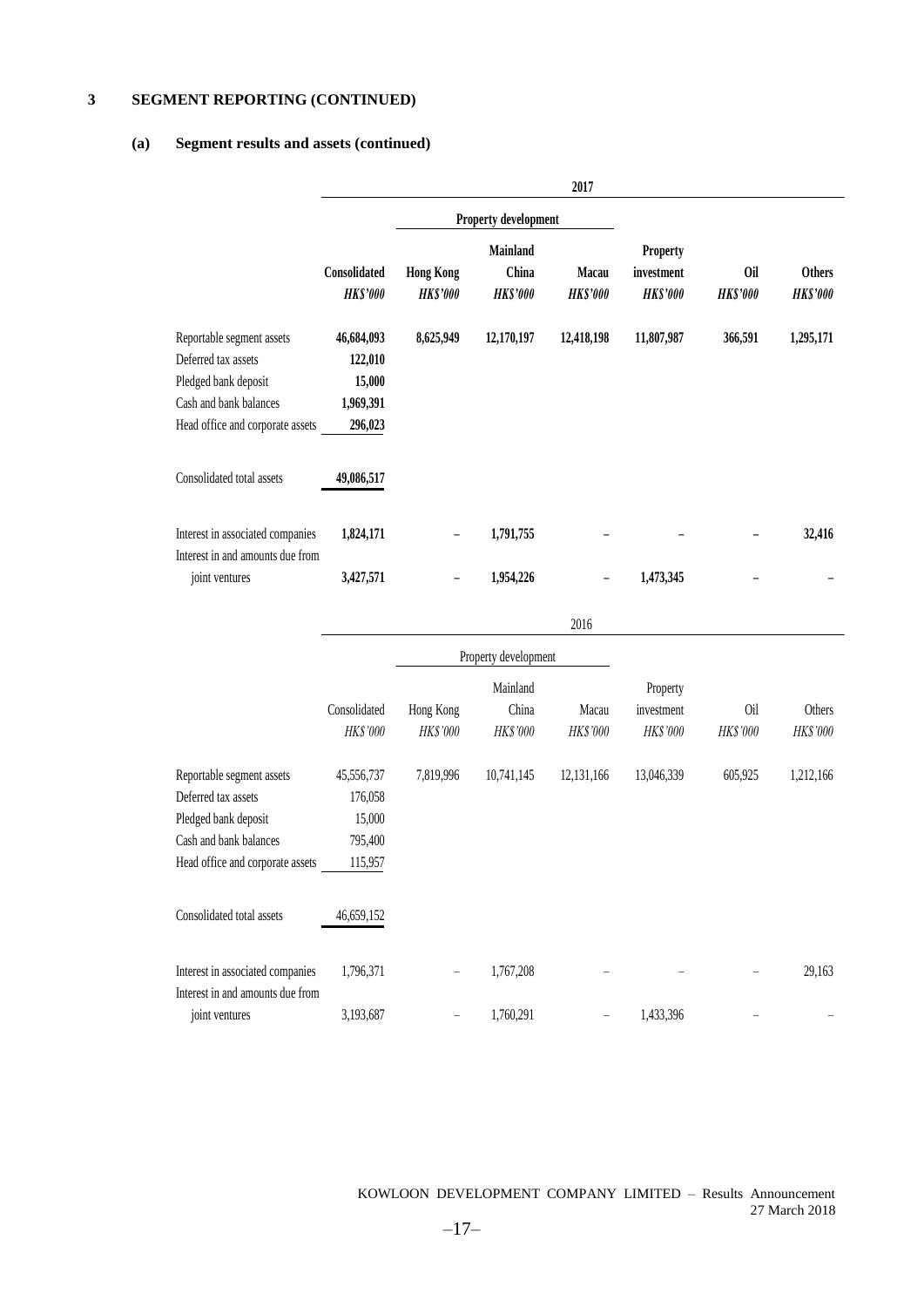#### **(b) Geographic information**

The following table sets out information about the geographical location of (i) the Group's revenue from external customers and (ii) the Group's non-current assets other than financial instruments and deferred assets. The geographical location of customers is based on the location at which the services were provided or the goods delivered. The geographical location of non-current assets is based on the physical location of the asset and, in case of interests in associated companies and joint ventures, the location of operations.

|                               | <b>Revenue</b> |                 | <b>Non-current assets</b> |                 |  |
|-------------------------------|----------------|-----------------|---------------------------|-----------------|--|
|                               | 2017           | 2016            | 2017                      | 2016            |  |
|                               | <b>HKS'000</b> | <b>HK\$'000</b> | <b>HK\$'000</b>           | <i>HK\$'000</i> |  |
| Hong Kong (place of domicile) | 1,114,026      | 2,958,371       | 10,575,032                | 10,450,586      |  |
| Mainland China                | 1,444,413      | 3,742,201       | 3,660,437                 | 4,880,498       |  |
| Macau                         | 500,000        |                 | 1,473,345                 | 1,433,396       |  |
| Kazakhstan                    | 61,930         | 77,377          | 337,577                   | 581,808         |  |
|                               | 3,120,369      | 6,777,949       | 16,046,391                | 17,346,288      |  |

In addition to the above non-current assets, the Group has interests in property development of HK\$10,586,970,000 (2016: HK\$12,060,840,000) and HK\$1,812,467,000 (2016: HK\$1,328,042,000) in Macau and Mainland China respectively.

#### **4 OTHER NET EXPENSES**

Other net expenses mainly represent the write down of inventories of HK\$364,900,000 (2016: HK\$276,000,000).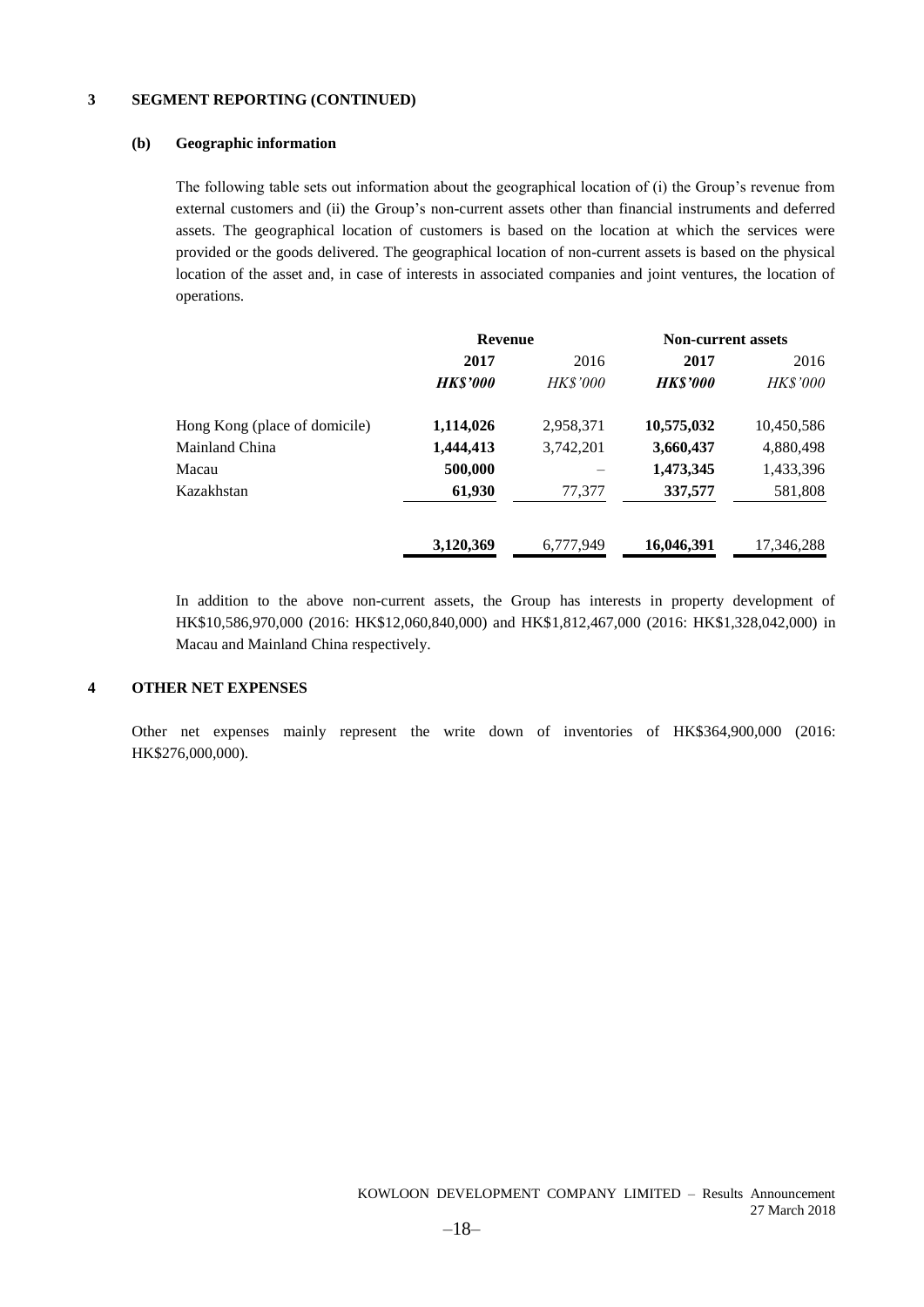#### **5 OIL PRODUCTION AND EXPLOITATION ASSETS**

As at 31 December 2017, the Group had oil production assets of HK\$309,402,000 (2016: HK\$533,652,000) (included in property, plant and equipment) and oil exploitation assets of HK\$28,175,000 (2016: HK\$48,156,000). Oil production assets and oil exploitation assets are stated at cost less accumulated depreciation/amortisation and impairment losses.

The gas flaring permit to flare associated gas for conducting normal crude oil production in the South Alibek Oilfield of Caspi Neft TME, a wholly owned subsidiary of Polytec Asset Holdings Limited (73.4% owned by the Group), in Kazakhstan, will expire on 31 December 2018. Caspi Neft TME has been taking all necessary steps to obtain a gas flaring permit valid for a longer period so as to enable it to continue to conduct normal crude oil production after 31 December 2018 and is also currently considering several alternatives to resolve the issue regarding the treatment and utilisation of associated gas permanently, including obtaining approvals from the relevant authorities of the Kazakhstan Government and engaging in active communication with other external parties in order to substantiate the other alternatives. Based on the above, the Group considers that there is no indication that gas flaring permits will not be renewed in the future.

The Group engaged an independent appraisal company to conduct an oil reserve assessment of the Group's Oilfield in Kazakhstan as at 31 December 2017. According to the latest oil reserve assessment report, it was shown that the 2P oil reserves of the Oilfield dropped by approximately 42% which was mainly due to the significant decline in crude oil prices in recent years and the corresponding adjustment in the operating strategy adopted by the Group to reduce the capital expenditure. Therefore, as at 31 December 2017, management reassessed the operation and the risk exposures of the Group's oil exploration and production business as a whole and estimated that the carrying values of the oil production and exploitation assets exceeded their estimated recoverable amounts by HK\$226,500,000. Accordingly, impairment for oil production assets and oil exploitation assets amounting to HK\$207,474,000 and HK\$19,026,000 respectively, was recognised as a separate line item in the Group's consolidated income statement. In 2016, the estimated recoverable amounts of oil production and exploitation assets exceeded their carrying values, therefore, no further impairment was considered necessary for the year ended 31 December 2016. The recoverable amounts of oil production and exploitation assets, amounting to HK\$309,402,000 and HK\$28,175,000 respectively, were determined based on value in use calculations applying a discount rate of 12.5% (2016: 12.5%).

#### **6 FINANCE COSTS**

|                                                             | 2017            | 2016            |
|-------------------------------------------------------------|-----------------|-----------------|
|                                                             | <b>HK\$'000</b> | <b>HK\$'000</b> |
| Interest on bank loans                                      | 200,147         | 142,303         |
| Interest on loan from ultimate holding company and a fellow |                 |                 |
| subsidiary                                                  | 13,189          | 72,226          |
| Less: Amount capitalised                                    | (93, 638)       | (88,050)        |
|                                                             | 119,698         | 126,479         |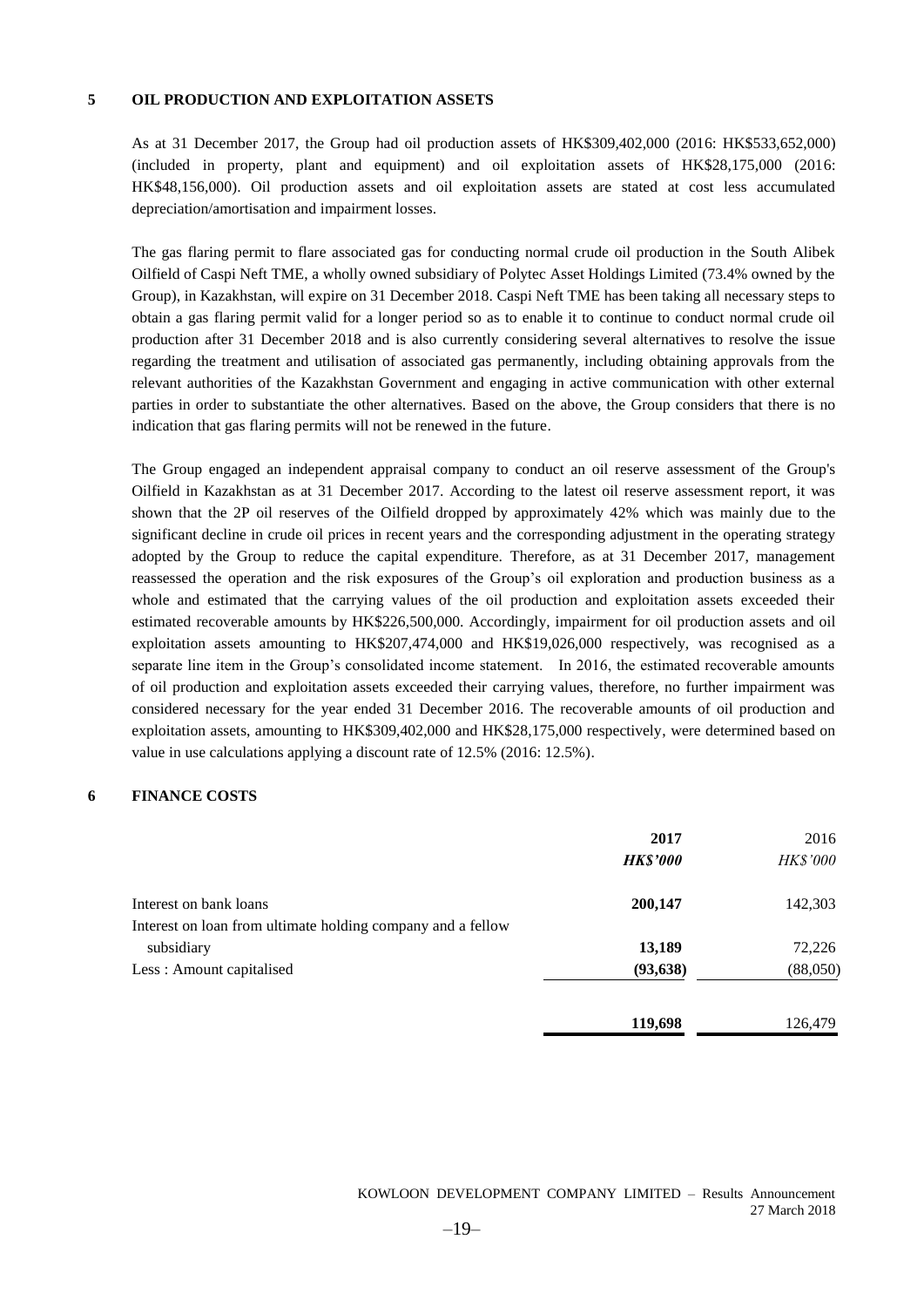#### **7 PROFIT BEFORE TAXATION**

Profit before taxation is arrived at after charging :

|                                                                | 2017            | 2016            |
|----------------------------------------------------------------|-----------------|-----------------|
|                                                                | <b>HK\$'000</b> | <b>HK\$'000</b> |
| Amortisation of oil exploitation assets (Remark)               | 955             | 1,169           |
| Depreciation and amortisation of property, plant and equipment |                 |                 |
| (Remark)                                                       | 33,082          | 49,112          |
| Staff costs (Remark)                                           | 245,378         | 229,925         |
| Total staff costs                                              | 271,500         | 241,841         |
| Less: Amount capitalised                                       | (26, 122)       | (11, 916)       |
|                                                                |                 |                 |

#### *Remark :*

Cost of sales includes HK\$22,410,000 (2016: HK\$39,220,000) relating to staff costs and depreciation and amortisation expenses, which amount is also included in the respective total amounts disclosed separately above.

#### **8 INCOME TAX**

|                               | 2017<br><b>HK\$'000</b> | 2016<br><b>HK\$'000</b> |
|-------------------------------|-------------------------|-------------------------|
| <b>Current tax</b>            |                         |                         |
| Provision for profits tax     |                         |                         |
| - Hong Kong                   | 75,360                  | 117,363                 |
| - Outside Hong Kong           | 75,304                  | 31,397                  |
|                               | 150,664                 | 148,760                 |
| Land appreciation tax ("LAT") | 13,053                  | 11,556                  |
| Deferred tax                  | (83, 826)               | (113, 115)              |
|                               | 79,891                  | 47,201                  |

The provision for Hong Kong profits tax is calculated at 16.5% (2016: 16.5%) of the estimated assessable profits for the year. Tax levied in jurisdictions outside Hong Kong is charged at the appropriate current rates of taxation ruling in relevant jurisdictions.

Under the Provisional Regulations on LAT in Mainland China, all gains arising from the transfer of real estate property in Mainland China are subject to LAT at progressive rates ranging from 30% to 60% on the appreciation of land value, being the proceeds of sale of properties less deductible expenditure including the costs of land use rights, borrowing costs and all property development expenditure.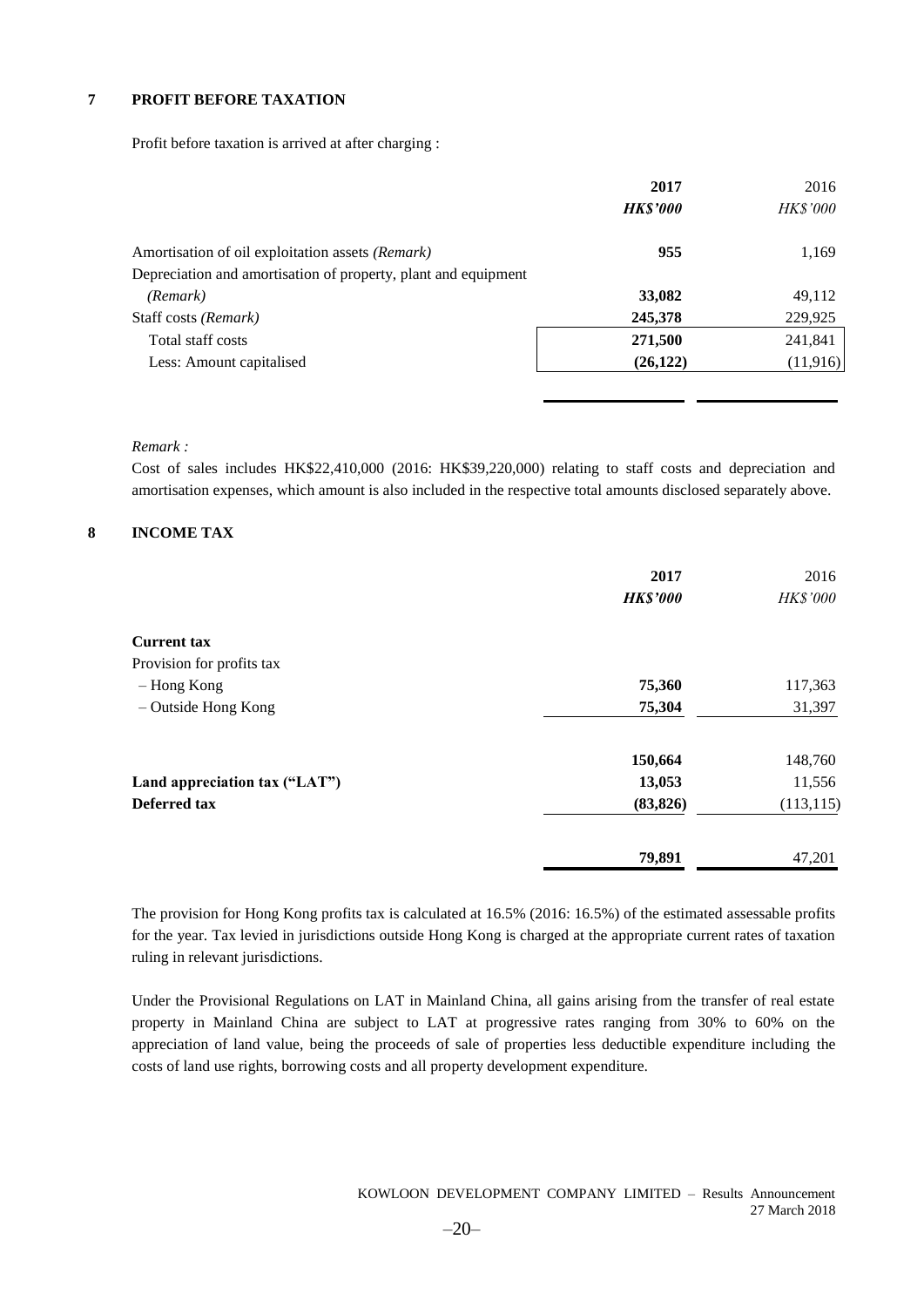#### **9 EARNINGS PER SHARE**

#### **(a) Basic earnings per share**

The calculation of basic earnings per share is based on the profit attributable to shareholders of the Company of HK\$1,635,026,000 (2016: HK\$946,737,000) and the weighted average number of ordinary shares in issue during the year of 1,162,483,202 (2016: 1,150,681,275).

#### **(b) Diluted earnings per share**

There were no dilutive potential shares in existence during the years ended 31 December 2017 and 2016.

#### **10 DIVIDENDS**

|                                                        | 2017<br><b>HK\$'000</b> | 2016<br><b>HK\$'000</b> |
|--------------------------------------------------------|-------------------------|-------------------------|
| Interim dividend declared and paid of HK\$0.22         |                         |                         |
| $(2016: HK$0.21)$ per share                            | 258,859                 | 241,643                 |
| Final dividend proposed after the end of the reporting |                         |                         |
| period of HK\$0.43 (2016: HK\$0.39) per share          | 505,951                 | 448,766                 |
|                                                        |                         |                         |
|                                                        | 764,810                 | 690,409                 |

The final dividend declared after the year end has not been recognised as a liability at 31 December.

#### **11 INTERESTS IN PROPERTY DEVELOPMENT**

Interests in property development represent the Group's interests in the development of various properties located in Macau and Mainland China under co-investment agreements with the ultimate holding company and two of its wholly owned subsidiaries. Pursuant to the terms of the co-investment agreements, the Group will provide funding to cover any shortfall in the funding of the property development projects which is subject to an aggregate maximum amount. In return, the ultimate holding company and its two wholly owned subsidiaries will pay to the Group cash flows from the property development projects according to the formulae set out in the co-investment agreements. Details of the funding arrangement and other key terms of the co-investment agreements are disclosed in the Company's Circular dated 23 May 2006 and 30 October 2013. Interests in property development are stated at fair value at the end of the reporting period.

During the year, pursuant to the co-investment agreements, distributions of HK\$55,793,000 and HK\$500,000,000 were made by the ultimate holding company and one of its wholly owned subsidiaries, in relation to the property development projects at Huizhou and Lotes T+T1 respectively. Income from interests in property development recognised in income statement from the distributions during the year amounted to HK\$555,793,000 (2016: Nil).

As at 31 December 2017, out of the interests in property development, an amount of HK\$1,264,017,000 was expected to be recoverable within one year and was classified as current assets.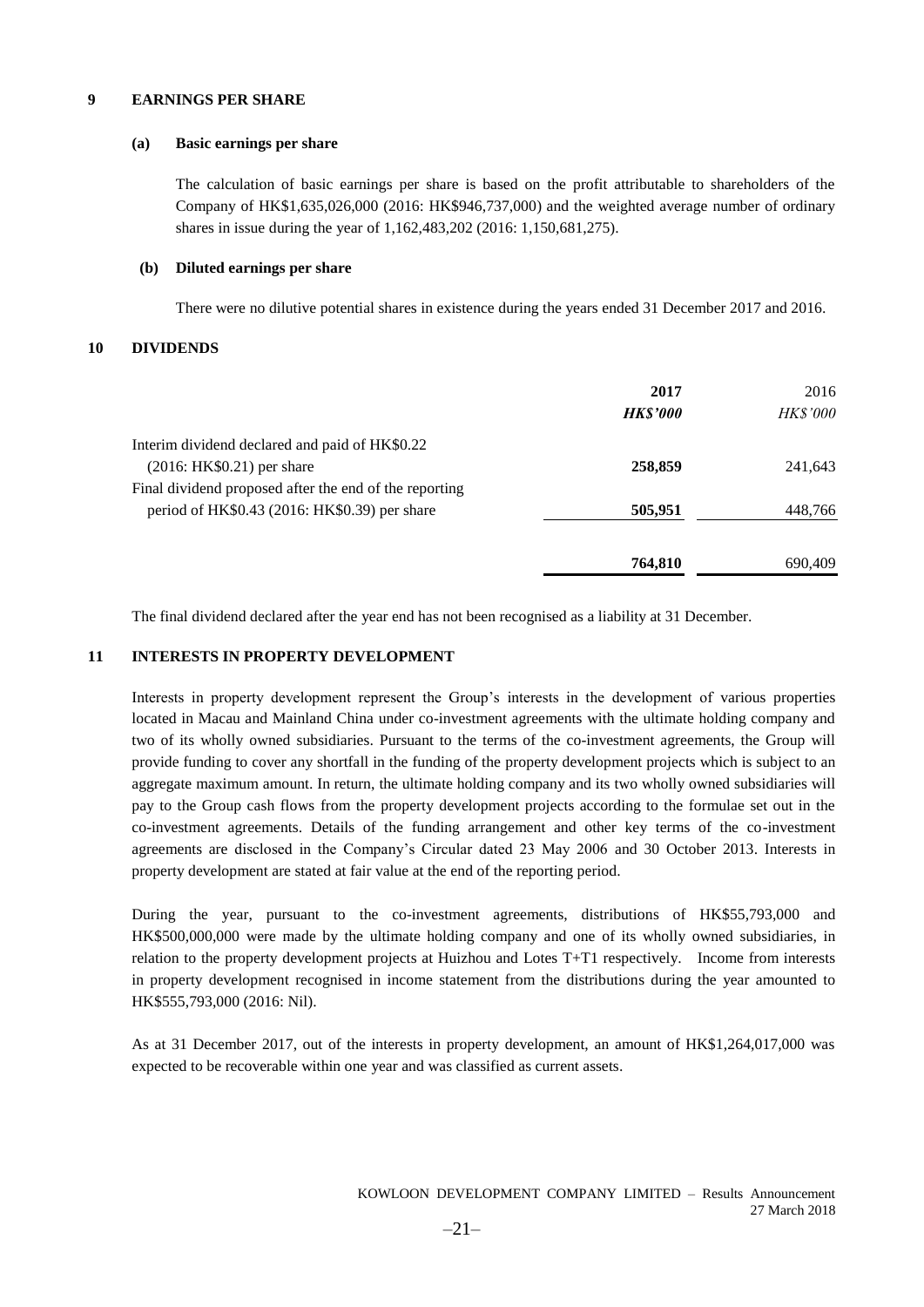#### **11 INTERESTS IN PROPERTY DEVELOPMENT (CONTINUED)**

In respect of the development project at Lote P, its land concession was agreed in December 1990 whereby the land use was successfully converted from industrial to residential and commercial in 2006, with a lease term of 25 years ending on 25 December 2015 (the "Expiry Date"). If the project had been completed on or before the Expiry Date, it would have become a definite land concession which would be renewable every 10 years until 2049. However, in September 2013, the Macau Special Administrative Region Government (the "Macau SAR Government") promulgated the Macau New Land Law (the "MNLL") which came into effect in March 2014. The MNLL provides that the Macau SAR Government will have the right to resume the land of any property development that is not completed and/or where the conditions as stated in the land concession for which have not been fulfilled by the stipulated expiry date without any compensation to the property owner. Owing to the delays caused by the Macau SAR Government in granting the requisite approvals and permits for the development of the project, the project could not commence until August 2014. As a result, the construction work could not be completed by the Expiry Date and all construction work is currently suspended. An application had been made to the Macau SAR Government for an extension of the Expiry Date but was declined by the relevant department of the Macau SAR Government.

Based on a legal opinion received by the Group, Polytex Corporation Limited ("PCL"), the registered owner of the property of the project and a wholly owned subsidiary of the ultimate holding company of the Company, has sufficient grounds to apply to the Courts of the Macau SAR for remedies in all aspects to continue and complete the project. A few legal actions have been initiated by the legal representatives of PCL and are now in progress.

On 19 October 2017, the Tribunal de Segunda Instancia (中級法院) of the Macau SAR rejected the application by PCL for invalidating the decision made by the Chief Executive of the Macau SAR to terminate the land concession of the project. According to the legal opinion obtained by the Group, PCL has sufficient grounds to further appeal (the "Final Appeal") to the Tribunal de Ultima Instancia (終審法院) of the Macau SAR, and the Court of the Macau SAR should consider and assess the essential points regarding the delay caused by the Macau SAR Government and the right of PCL to claim for an extension of time to complete the construction work of the project and deliver the properties to the respective purchasers. An application for the Final Appeal has been made by PCL pending the decision made by the Tribunal de Ultima Instancia.

With respect to the principal application by PCL to the Tribunal Administrativo (行政法院) requesting compensation of time (by way of extension of the land concession) for the project, it is being suspended pending the decision of the Final Appeal.

As the outcome of these court proceedings is still uncertain, management of the Company have taken into account all available evidence, including the opinion of legal experts and the terms as stated in the co-investment agreement, in preparing the discounted cash flow model in order to assess the fair value of the project. Management of the Company believe that PCL has strong legal grounds to obtain a favourable judgement so that the Lote P development project will be re-activated and completed. The construction work will be resumed as soon as practicable subject to a favourable judgement being obtained and relevant approvals being given by the Macau SAR Government. No impairment for the interests in property development was considered necessary at 31 December 2017.

In respect of the development project at Lotes T+T1, the occupation permit had been obtained on 3 July 2017 which was before the expiry date of its land concession on 5 July 2017. The pre-sold residential units have been gradually delivered to the purchasers since late December of 2017, and the unsold residential units will be put on the market for sale in phases.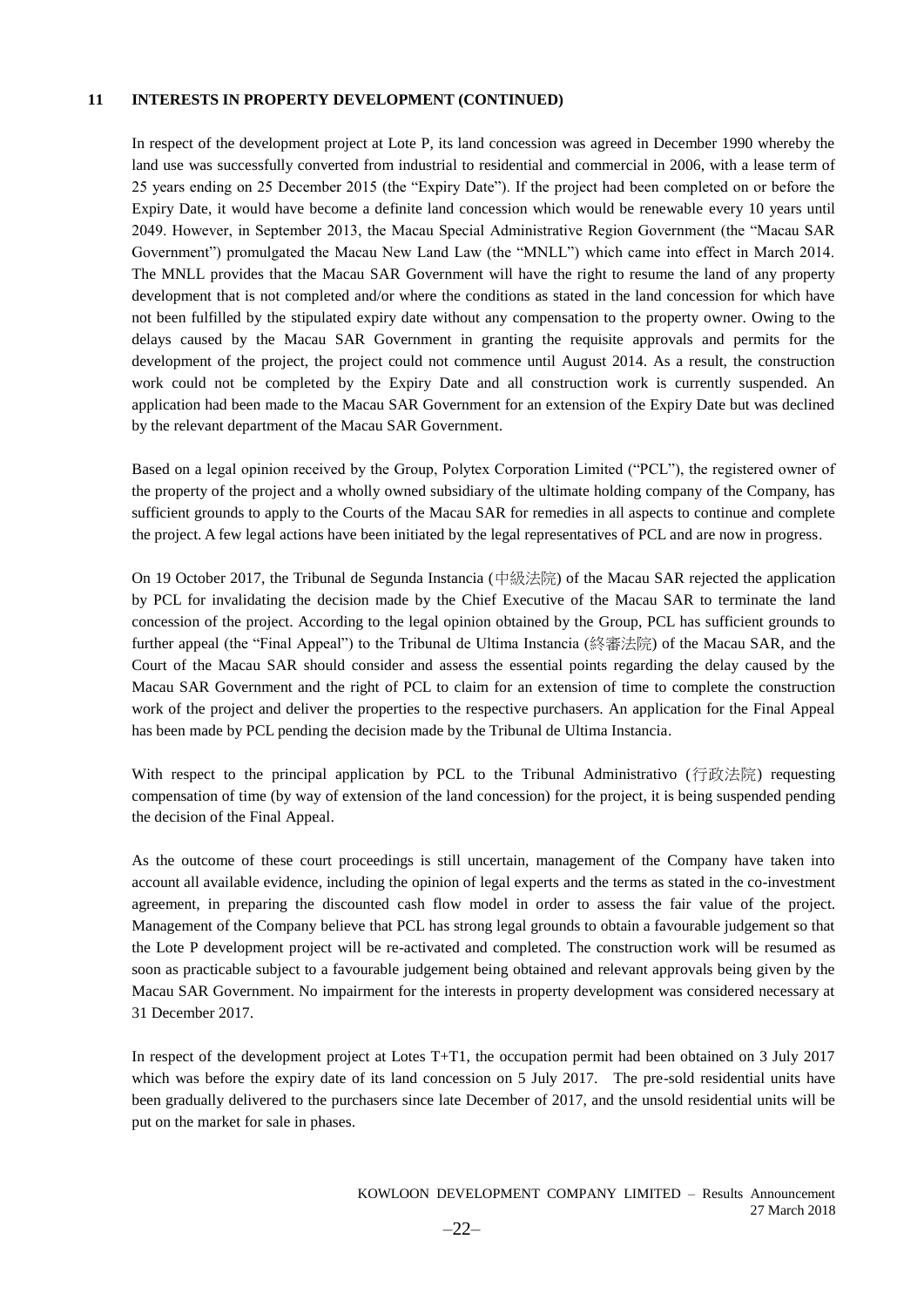#### **12 TRADE AND OTHER RECEIVABLES/LOANS AND ADVANCES**

Included in this item are trade receivables and loans and advances (net of impairment of bad and doubtful debts) with an ageing analysis (based on the due date) as follows :

|                                          | 2017            | 2016            |
|------------------------------------------|-----------------|-----------------|
|                                          | <b>HK\$'000</b> | <b>HK\$'000</b> |
| Current                                  | 1,651,015       | 2,300,082       |
| Within 3 months                          | 15,118          | 16,648          |
| 3 months to 6 months                     | 770             | 350             |
| More than 6 months                       | 15,221          | 14,034          |
| Trade receivables and loans and advances | 1,682,124       | 2,331,114       |
| Utility and other deposits               | 23,463          | 42,875          |
| Prepaid tax                              | 104,224         | 86,907          |
| Other receivables and prepayments        | 266,643         | 320,180         |
|                                          | 2,076,454       | 2,781,076       |

The Group maintains a defined credit policy. An ageing analysis of trade receivables and loans and advance is prepared on a regular basis and is closely monitored to minimise any credit risk associated with receivables and loans and advances.

#### **13 TRADE AND OTHER PAYABLES**

Included in this item are trade payables with an ageing analysis (based on the due date) as follows :

|                                         | 2017            | 2016            |
|-----------------------------------------|-----------------|-----------------|
|                                         | <b>HK\$'000</b> | <b>HK\$'000</b> |
| Not yet due or on demand                | 1,547,182       | 1,692,225       |
| Within 3 months                         | 3,061           | 7,422           |
| 3 months to 6 months                    | 1               | 18              |
| More than 6 months                      | 3               | 3               |
| Trade payables                          | 1,550,247       | 1,699,668       |
| Rental and other deposits               | 76,467          | 74,824          |
| Other payables and accrued expenses     | 300,626         | 463,844         |
| Deposits received on sale of properties | 2,869,280       | 2,928,281       |
|                                         | 4,796,620       | 5,166,617       |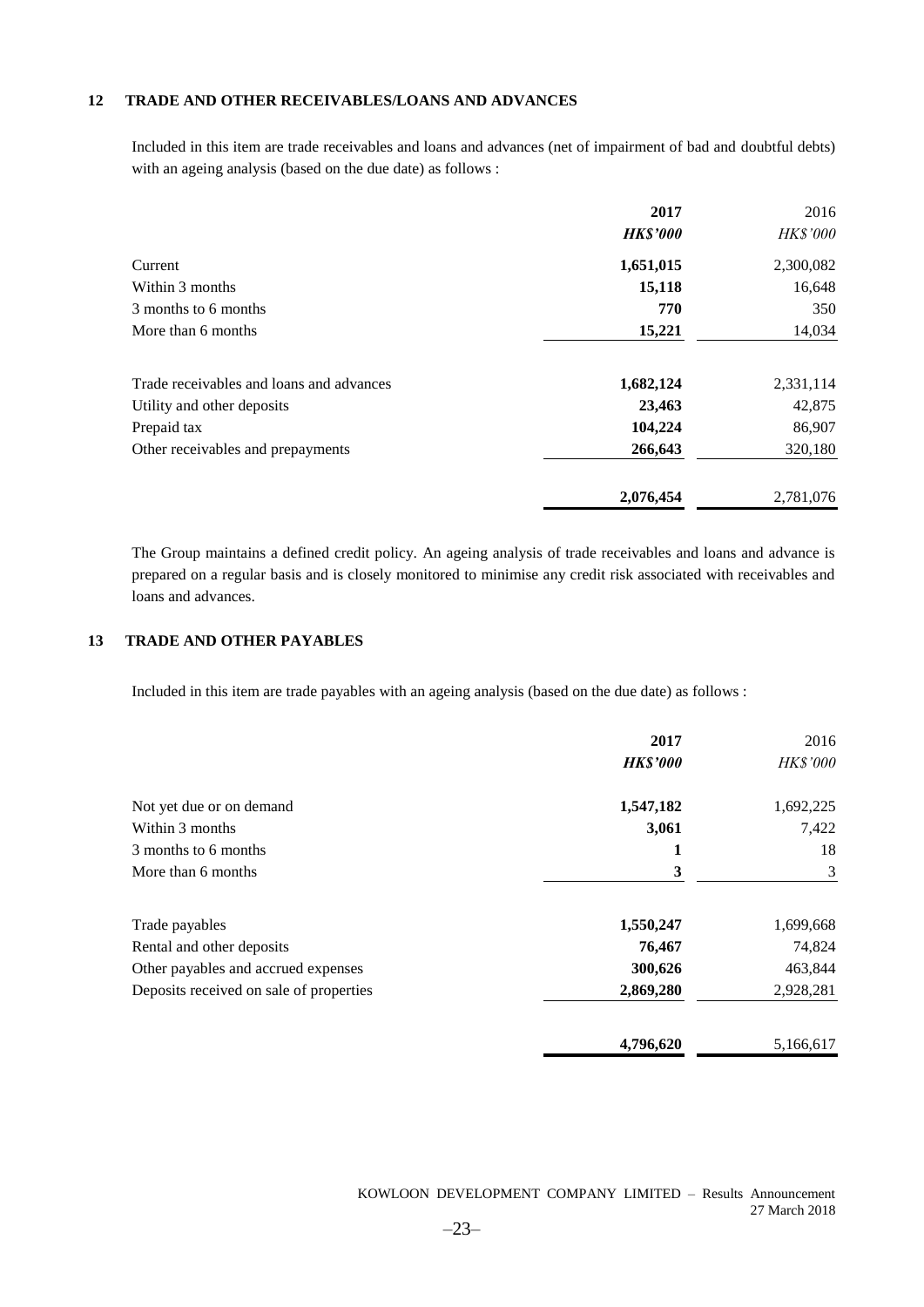### **FINANCIAL REVIEW**

### *Financial resources and bank borrowings*

Total bank borrowings of the Group amounting to HK\$13,660 million as at 31 December 2017 (31 December 2016: HK\$10,070 million), comprising of HK\$7,316 million repayable within one year and HK\$6,344 million repayable after one year. Taking into account of cash and cash equivalents with an amount of HK\$1,969 million, the Group's net bank borrowings position was HK\$11,691 million as at 31 December 2017. Loan from the ultimate holding company amounted to HK\$620 million as at 31 December 2017.

The Group's gearing ratio (calculated on the basis of net bank borrowings and total loans from the ultimate holding company and a fellow subsidiary over equity attributable to shareholders of the Company) was 49.4% as at 31 December 2017 (31 December 2016: 49.3%).

During the year, sales/presales for the property projects in Hong Kong contributed cash inflows of HK\$1,290 million to the Group. Furthermore, the Group has recorded approximately of HK\$1,018 million cash inflows mainly from sales/presales of various development projects in Mainland China.

In April 2017, the Group has successfully completed the land exchange for a residential project located in Tseung Kwan O, Hong Kong, which was acquired from the ultimate holding company in early 2016.

During the year, distributions of HK\$556 million were made by the ultimately holding company and one of its wholly owned subsidiaries in relation to the development projects at Huizhou and Lotes T+T1 to the Group, pursuant to the co-investment agreements.

The Group continued to actively engage in the development projects in Hong Kong and Mainland China and expended a total of approximately HK\$1,738 million for construction costs during the year.

All the Group's borrowings are arranged on a floating rate basis. The Group will closely monitor and manage its exposure to interest rate fluctuations and will consider engaging in relevant hedging arrangements when considered appropriate.

With the investments in Mainland China, the Group is exposed to exchange fluctuations in Renminbi ("RMB"). Using external borrowings in RMB together with revenue and cash generated from the development projects in Mainland China, serves as a natural hedge against the exchange rate risk of RMB.

In respect of the Group's oil business in Kazakhstan, the Group is exposed to the exchange fluctuations in the Tenge ("KZT"), the local currency of Kazakhstan, because the majority of operating expenses and capital expenditure are denominated in KZT, while a significant portion of its revenue is denominated in United States dollars. As at 31 December 2017, the Group did not have any outstanding financial instruments entered into for hedging purposes. Nevertheless, the Group is closely monitoring its overall foreign exchange exposure and interest rate exposure and will adopt a proactive but prudent approach to minimise the relevant exposures when necessary.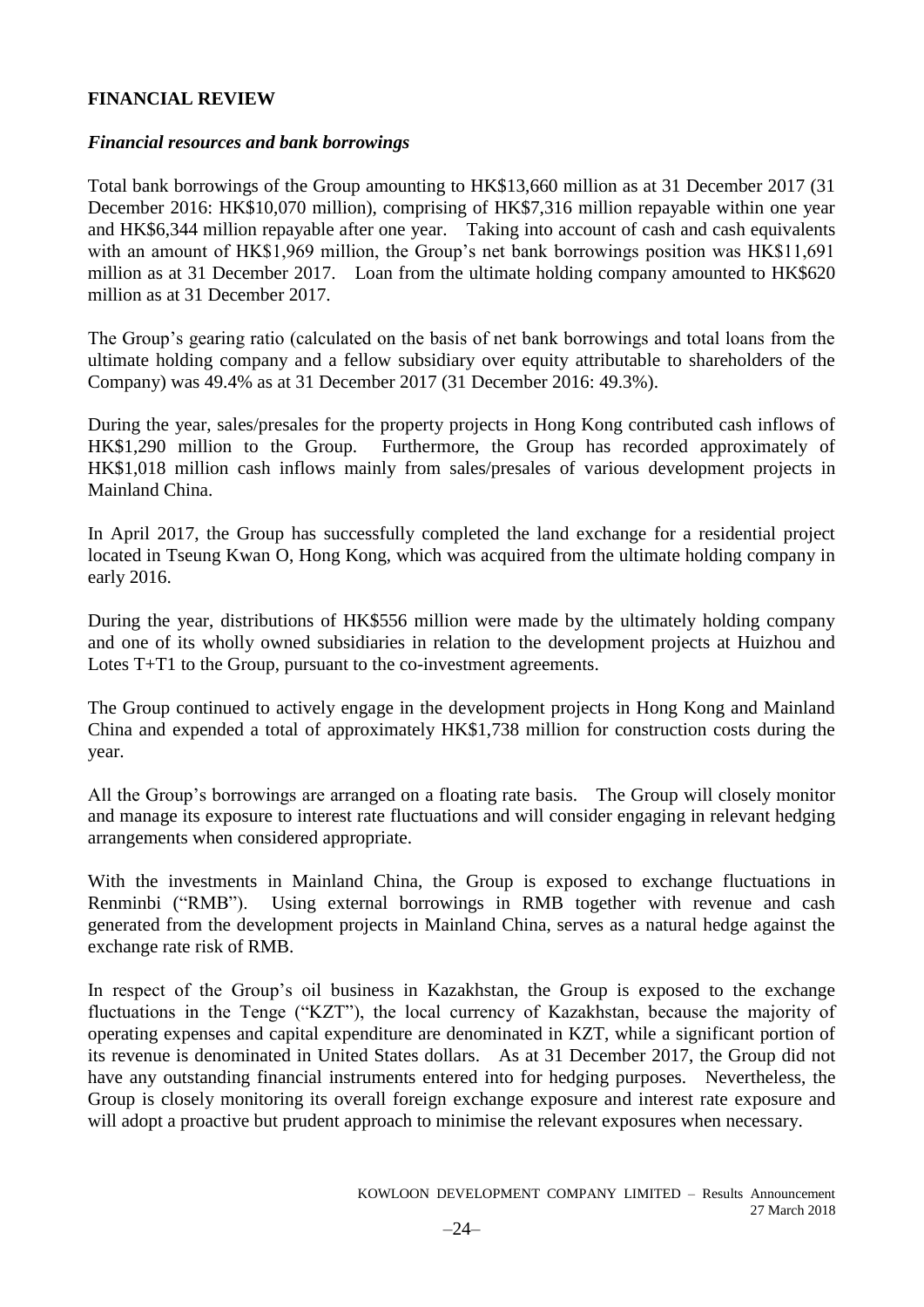With the financing facilities in place, recurrent rental income from investment properties, cash inflows from presale/sale of the Group's development projects and the financial support from the ultimate holding company, the Group has sufficient financial resources to satisfy its commitments and future funding requirements.

### *Capital commitments*

As at 31 December 2017, the Group had commitments in connection with the Group's investment properties amounting to HK\$25 million.

### *Pledge of assets*

As at 31 December 2017, properties having a value of HK\$21,000 million and bank deposits of HK\$15 million were pledged to financial institutions mainly to secure credit facilities extended to the Group.

### *Contingent liabilities*

The Group has given several guarantees in respect of banking facilities granted to a joint venture in Mainland China. Guarantees have been provided to a joint venture amounting to HK\$1,131 million, representing a 50% proportional guarantee in respect of HK\$2,261 million term loan facilities. The facilities were utilised to the extent of HK\$1,077 million as at 31 December 2017.

### **HUMAN RESOURCES**

As of 31 December 2017, the Group had a total of 864 employees (2016: 941 employees), of which 568 were Hong Kong staff, 162 were Mainland China staff and 134 were staff in other regions. During the year, total staff costs increased to HK\$272 million (2016: HK\$242 million) due to salary revisions in July 2017. Salary levels of employees are competitive. Discretionary bonuses are granted based on the performance of the Group as well as the performance of individuals to attract, motivate and retain talented people.

The Group believes that the quality of its human resources is critical for it to maintain a strong competitive edge. The Group has conducted a range of training programmes through various institutions to strengthen employees' all-round skills and knowledge, aiming to well equip them to cope with its development in the ever-changing economy.

In addition, the Group established a recreation club and held an annual dinner and a Christmas party with lucky draws conducted for employees during the year to promote team spirit and loyalty and encourage communication between departments.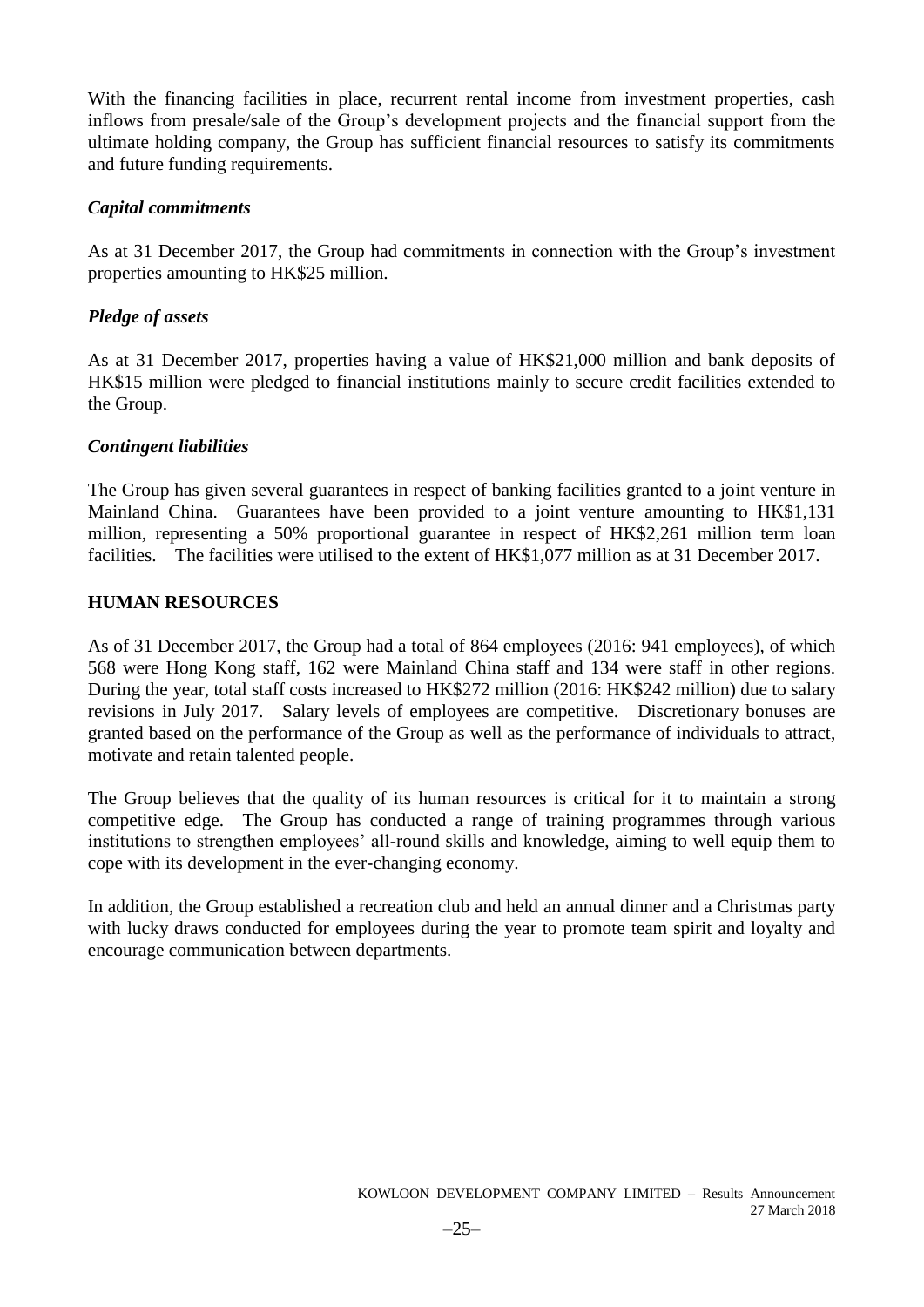### **OTHER INFORMATION**

### *Review by Audit Committee*

The Audit Committee of the Company has reviewed and discussed with the Company's auditor, KPMG, Certified Public Accountants, the consolidated financial statements of the Group for the year ended 31 December 2017 including critical accounting policies and practices adopted by the Group.

### *Scope of Work of KPMG*

The financial figures in respect of the preliminary announcement of the Group's results for the year ended 31 December 2017 have been compared by the Company's auditor, KPMG, Certified Public Accountants, to the amounts set out in the Group's consolidated financial statements for the year ended 31 December 2017 and the amounts were found to be in agreement. The work performed by KPMG in this respect did not constitute an assurance engagement in accordance with Hong Kong Standards on Auditing, Hong Kong Standards on Review Engagements or Hong Kong Standards on Assurance Engagements issued by the Hong Kong Institute of Certified Public Accountants, and consequently no assurance has been expressed by KPMG on this announcement.

### *Compliance with the Corporate Governance Code*

The Company has complied throughout the year with all code provisions as set out in the Corporate Governance Code contained in Appendix 14 to the Rules Governing the Listing of Securities on The Stock Exchange of Hong Kong Limited (the "Listing Rules"), with the exception of Code Provisions A.2.1 and A.6.7 as explained below:

### Code Provision A.2.1

Mr Or Wai Sheun, the Chairman, has performed the combined role as the chairman and the chief executive taking charge of the overall operations of the Group. This combining of the roles enables the Company to make prompt and effective decisions. The Company's approach to corporate governance emphasises the quality of the Board's governance and accountability to shareholders. In ensuring proper ethical and responsible decision making, the Board has established a series of mechanisms for formal review of particular aspects of the Company's affairs. Important decisions, including those which may be expected to affect the long-term shareholder interests, are made by the Board and applicable Board committees.

### Code Provision A.6.7

All Non-executive Directors and Independent Non-executive Directors attended the Annual General Meeting of the Company held on 7 June 2017 (the "2017 AGM"), other than an Independent Non-executive Director who was unable to attend the 2017 AGM as he was overseas at the time.

### *Purchase, Sale or Redemption of the Company's Listed Securities*

Neither the Company nor any of its subsidiaries has purchased, sold or redeemed any listed securities of the Company during the year ended 31 December 2017.